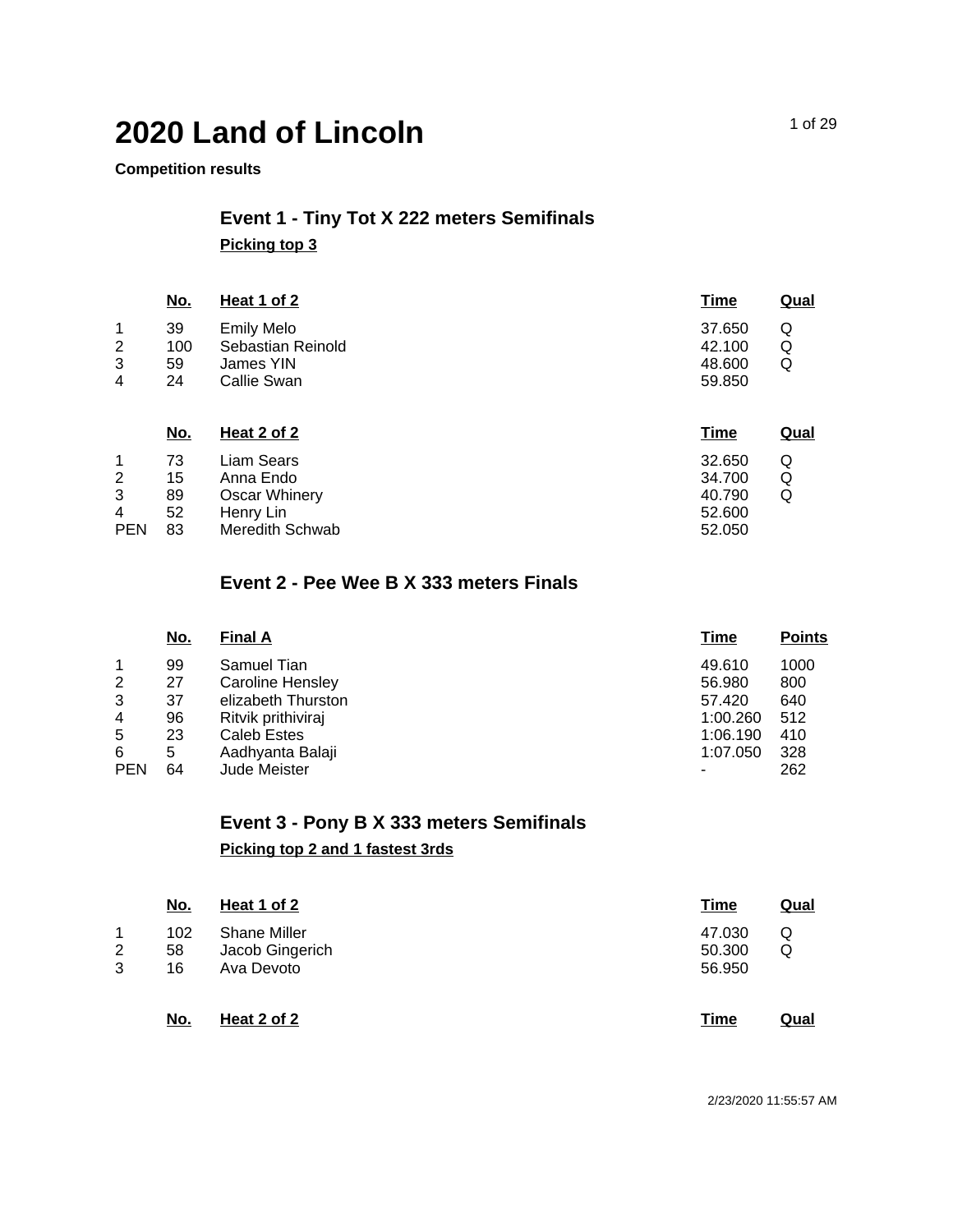#### **Competition results**

|   | 42 | Logan Young<br>Enrico Duursma | 46.830<br>47.160 | Q<br>Q |
|---|----|-------------------------------|------------------|--------|
| 3 | 33 | Daniel Swan                   | 56.710           | O      |
| 4 | 14 | Andy Ma                       | 1:18.000         |        |

## **Event 4 - Midget B X 333 meters Finals**

|   | No. | <b>Final A</b>   | <u>Time</u> | <b>Points</b> |
|---|-----|------------------|-------------|---------------|
|   | 91  | Peter Prokhorov  | 44.070      | 1000          |
| 2 | 53  | Henry Schaal     | 44.320      | 800           |
| 3 | 40  | Emily Gingerich  | 46.230      | 640           |
| 4 | 54  | lan Pan          | 47.800      | 512           |
| 5 | 8   | Alexander Bruner | 48.820      | 410           |
| 6 | 93  | Pieter Duursma   | 1:01.320    | 328           |

## **Event 5 - Open B / Senior B X 777 meters Semifinals Picking top 2**

| <u>No.</u> | <b>Heat 1 of 2</b> | <u>Time</u> | <u>Qual</u> |
|------------|--------------------|-------------|-------------|
|            | Adam Meister       | 1:41.880    | Q           |
| 9          | Alexander Thurston | 1:46.500    | Q           |
| 57         | Iwan Duursma       | 2:36.930    |             |
| 36         | Elan, Sunday Pan   | ٠           |             |
|            |                    |             |             |
|            |                    |             |             |

|   | No. | Heat 2 of 2            | Time         | Qual |
|---|-----|------------------------|--------------|------|
|   | 47  | <b>Gaibrial Nugent</b> | $1:30.500$ Q |      |
| 2 | 43  | Eric Miranda           | 1:59.480     | - റ  |
| າ | 74  | Lisa Notestein Schwab  | 2:57.710     |      |

# **Event 6 - Pee Wee A X 222 meters Semifinals**

#### **Picking top 7**

| <u>No.</u> | Heat 1 of 1                      | <u>Time</u> | <u>Qual</u> |
|------------|----------------------------------|-------------|-------------|
| 11         | andrew sonn                      | 30.550      |             |
| 79         | <b>Martzel Montes</b>            | 30.700      | Q           |
| 22         | Bryan Wang                       | 31.610      |             |
| 105        | William Chen                     | 35,200      | Q           |
| 77         | Luis Fernando Marimoto Taqueushi | 36.380      |             |
|            |                                  |             |             |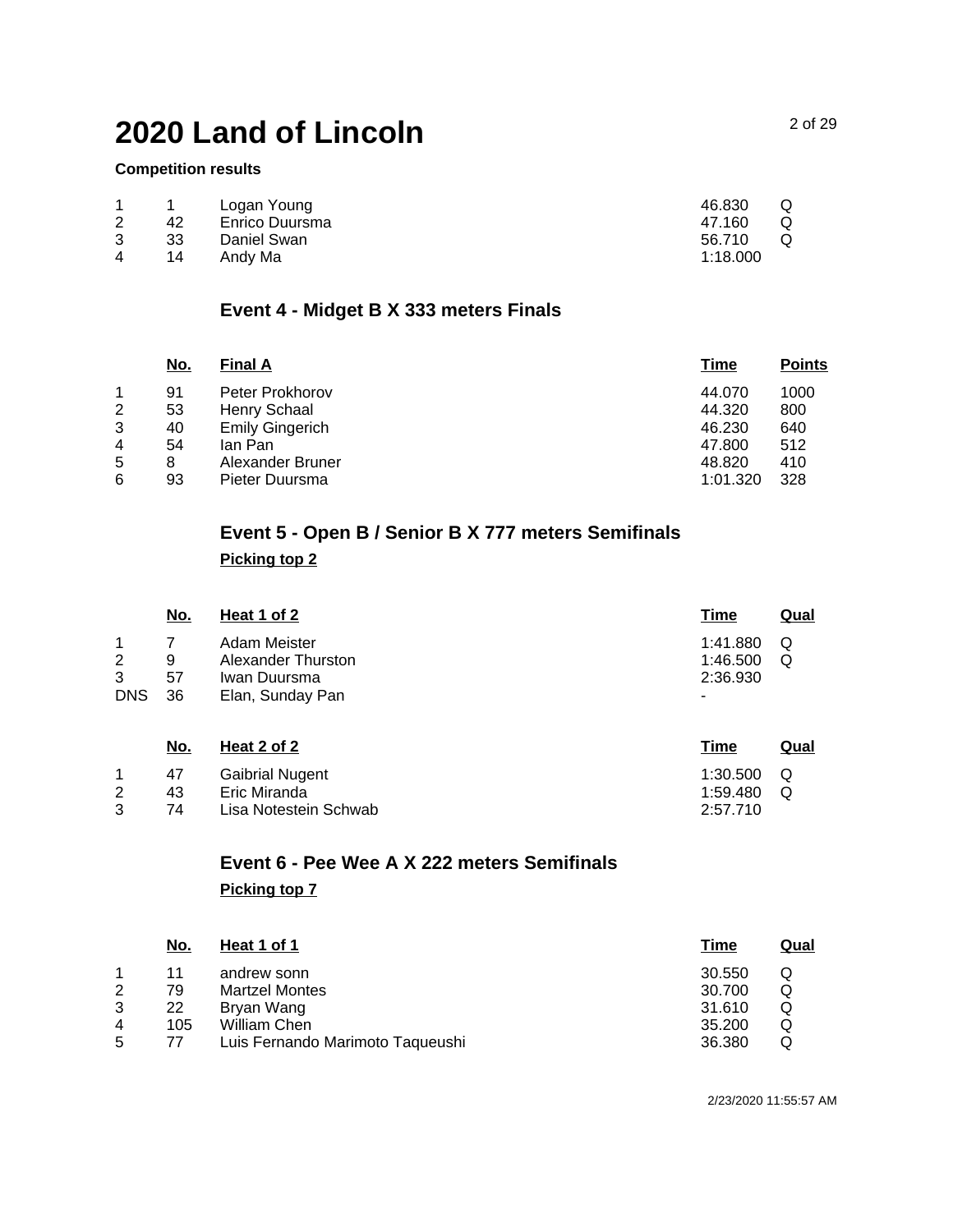#### **Competition results**

## **Event 7 - Junior E (Pony) X 333 meters Finals**

|            | <u>No.</u> | <b>Final A</b>    | <u>Time</u> | <u>Qual</u> |
|------------|------------|-------------------|-------------|-------------|
| 1          | 45         | ethan sonn        | 41.120      | Q           |
| 2          | 156        | Isabella Thurston | 43.470      | Q           |
| 3          | 110        | Zigeng Guo        | 43.800      | Q           |
| 4          | 101        | Seth Reinold      | 44.040      | Q           |
| 5          | 107        | Winston Chen      | 47.200      | Q           |
| <b>PEN</b> | 30         | Conor Greene      | -           |             |

## **Event 8 - Junior D (Midget) X 777 meters Semifinals**

#### **Picking top 2 and 1 fastest 3rds**

| <b>Time</b><br><b>Qual</b> | Heat 1 of 2            | <u>No.</u> |   |
|----------------------------|------------------------|------------|---|
| 1:26.820<br>Q              | <b>Quinn Derheimer</b> | 94         |   |
| 1:28.000<br>Q              | Brandon Liao           | 20         | 2 |
| 1:31.000<br>Q              | Andy Endo              | 13         | 3 |
| 1:31.300                   | Lucas King             | 76         | 4 |
| 1:35.540                   | Corin Habecker         | 31         | 5 |
| 1:42.020                   | Winny Chen             | 106        | 6 |
|                            |                        |            |   |

|   | <u>No.</u> | Heat 2 of 2    | <u>Time</u> | <b>Qual</b> |
|---|------------|----------------|-------------|-------------|
| 1 | 10         | Andrea Cao     | 1:28.950    | Q           |
| 2 | 12         | Andrew Ellison | 1:32.100    | Q           |
| 3 | 81         | Mathew Melo    | 1:34.350    |             |
| 4 | 38         | Elle Yonker    | 1:38.450    |             |
| 5 | 18         | Ben Bass       | 1:42.700    |             |
| 6 | 95         | Rachel Bass    | 1:48.640    |             |
|   |            |                |             |             |

## **Event 9 - Junior C (Juvenile) X 1000 meters Semifinals**

**Picking top 2 and 1 fastest 3rds**

|   | <u>No.</u> | <u>Heat 1 of 2</u>   | <u>Time</u> | <u>Qual</u> |
|---|------------|----------------------|-------------|-------------|
|   | 97         | Rory O'Brien         | 1:49.400    | O           |
| 2 | 48         | <b>Gregory Britt</b> | 1:54.130    |             |
| 3 | 90         | Paul Prokhorov       | 1:54.940    |             |
| 4 | 111        | Zixiang Cao          | 2:15.630    |             |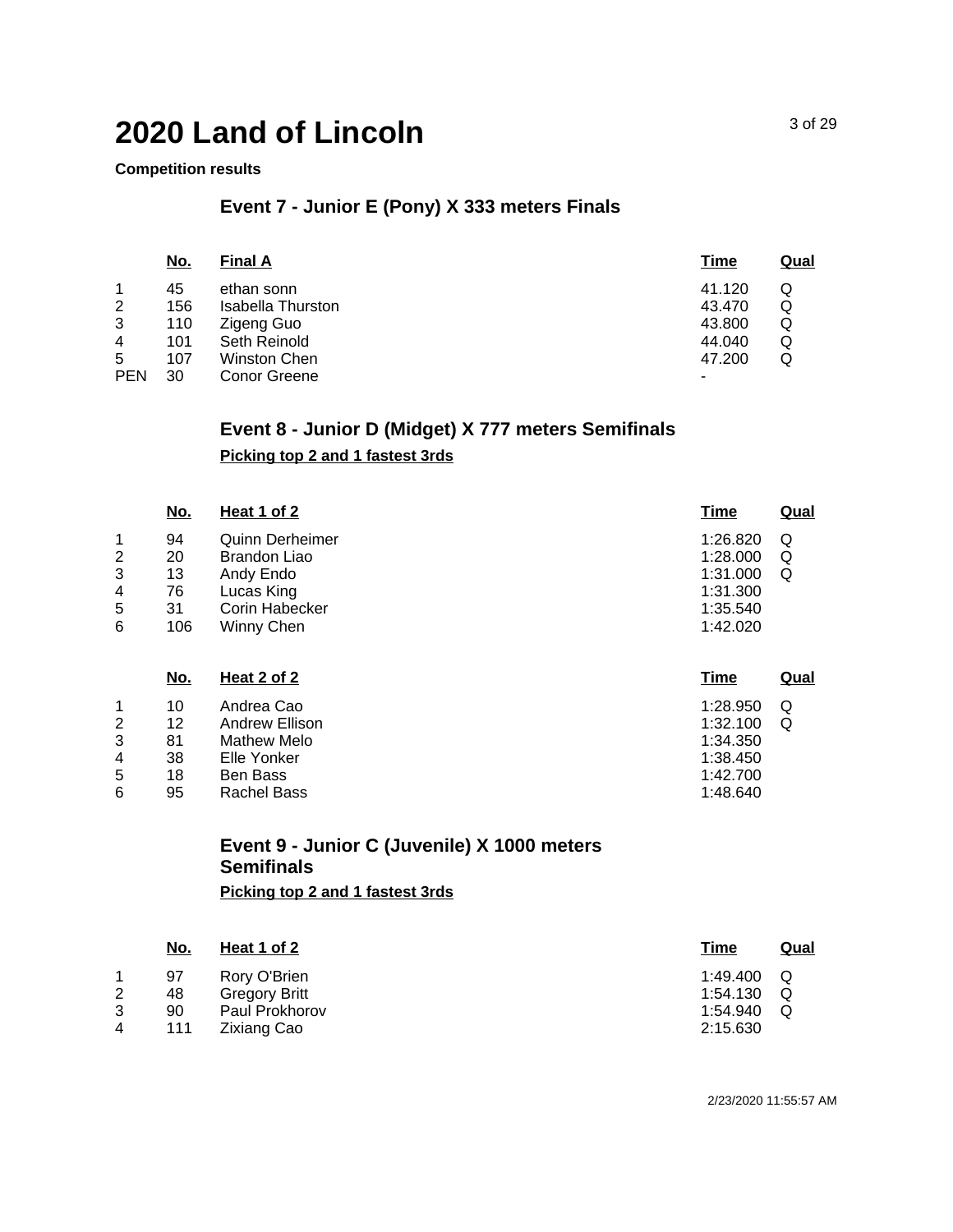**Competition results**

|            | <u>No.</u> | Heat 2 of 2                    | <u>Time</u>              | Qual |
|------------|------------|--------------------------------|--------------------------|------|
|            | 63         | Joseph Britt                   | 1:53.000                 |      |
| 2          | 84         | Mia Mahmud                     | 1:58.810                 |      |
| 3          | 46         | Gabe Maze                      | 2:00.530                 |      |
| <b>DNS</b> | -21        | <b>Brooke Sunday Derheimer</b> | $\overline{\phantom{a}}$ |      |

## **Event 10 - Heartland X 1500 meters Semifinals**

### **Picking top 2 and 1 fastest 3rds**

| No. | Heat 1 of 3     | Time                 | <u>Qual</u> |
|-----|-----------------|----------------------|-------------|
| 108 | Xavier Lawrence | 2:54.700             |             |
| 86  | Nathan Zhang    | 2:55.140             | Q           |
| 103 | Shunyu Yao      | 2:56.530             |             |
| 71  |                 | 2:56.730             |             |
| 98  | Sam Habecker    | 2:58.230             |             |
|     |                 | Leo Drossos-Thompson |             |

|   | <u>No.</u> | Heat 2 of 3            | Time     | <u>Qual</u> |
|---|------------|------------------------|----------|-------------|
|   | 60         | Jason Dong             | 2:42.550 | Q           |
| 2 | 61         | John Schnor            | 2:43.350 | Q           |
| 3 | 28         | Christopher Knickmeyer | 2:46.700 | Q           |
| 4 | 25         | Calvin Williams        | 2:47.030 |             |
| 5 | 67         | Kaitlyn Thornton       | 3:01.580 |             |
| 6 | 82         | Matthew Voegeli        | 3:19.880 |             |

|            | <u>No.</u> | Heat 3 of 3    | <b>Time</b> | Qual |
|------------|------------|----------------|-------------|------|
|            | 85         | Mikey Burdekin | 2:57.100    | Q    |
| 2          | 69         | Kevin Niu      | 2:59.380    | Q    |
| 3          | 44         | Eric Lapporte  | 3:04.250    |      |
| 4          |            | A Lopez        | 3:09.600    |      |
| <b>PEN</b> | 109        | yuanhang ma    | -           |      |

## **Event 11 - Open A / Master X 1500 meters Semifinals Picking top 3 and 1 fastest 4ths**

|   | No. | <u>Heat 1 of 2</u> | Time     | <u>Qual</u> |
|---|-----|--------------------|----------|-------------|
|   | 56  | Juice Ortiz        | 2:54.570 |             |
| 2 | 34  | Eddie Kim          | 2:58.600 | Q           |
| 3 | 92  | Pezz L             | 3:00.550 | Q           |
| 4 | 88  | Nathaniel Moore    | 3:02.050 | Q           |
| 5 | 70  | Kevin Kosola       | 3:36.300 |             |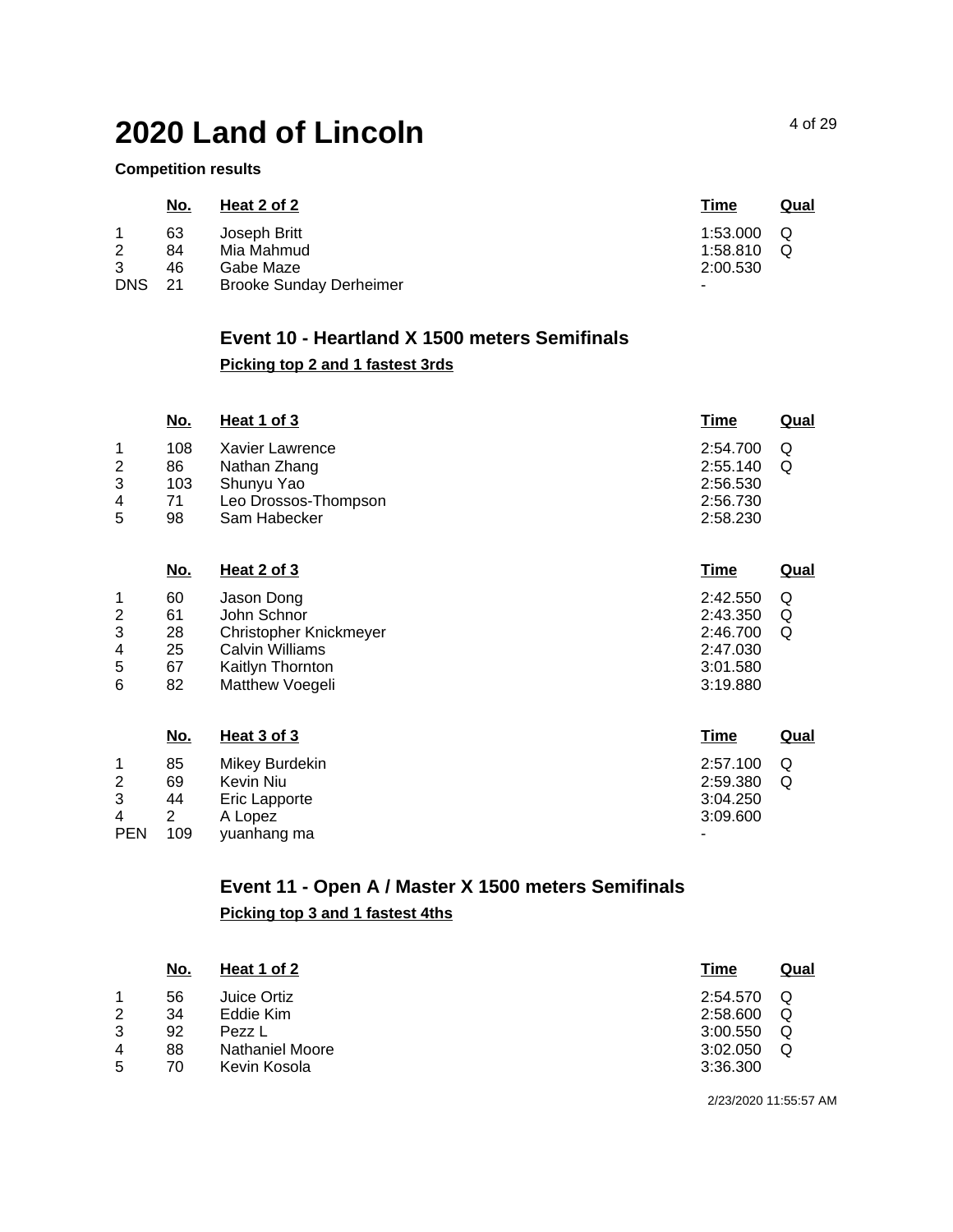**Competition results**

|                | <u>No.</u> | Heat 2 of 2           | Time     | <u>Qual</u> |
|----------------|------------|-----------------------|----------|-------------|
|                | 78         | <b>Marcus Merrill</b> | 2:59.040 | Q           |
| $\overline{2}$ | 68         | Kelly Britt           | 2:59.600 | Q           |
| 3              | 75         | Lonnie Amos           | 3:03.630 | Q           |
| 4              | 104        | Tim Moore             | 3:17.320 |             |
| 5              | 80         | Mary Murphy           | 3:34.440 |             |

## **Event 13 - Tiny Tot X 222 meters Finals**

|   | <u>No.</u> | <b>Final A</b>       | <b>Time</b> | <b>Points</b> |
|---|------------|----------------------|-------------|---------------|
| 1 | 73         | Liam Sears           | 32.230      | 1000          |
| 2 | 39         | <b>Emily Melo</b>    | 33.500      | 800           |
| 3 | 15         | Anna Endo            | 33.760      | 640           |
| 4 | 100        | Sebastian Reinold    | 40.690      | 512           |
| 5 | 89         | <b>Oscar Whinery</b> | 41.830      | 410           |
| 6 | 59         | James YIN            | 48.370      | 328           |
|   | <u>No.</u> | <b>Final B</b>       | <b>Time</b> | <b>Points</b> |

|   | 83   | Meredith Schwab | 45.910 | 262  |
|---|------|-----------------|--------|------|
| 8 | 52   | Henry Lin       | 46.600 | -210 |
| 9 | - 24 | Callie Swan     | 54.230 | 168  |

### **Event 14 - Pee Wee B X 333 meters Finals**

| 1000 |
|------|
| 800  |
| 640  |
| 512  |
| 410  |
| 328  |
| 262  |
|      |

## **Event 15 - Pony B X 333 meters Finals**

| No. Final A |  | <b>Time</b> | <b>Points</b> |
|-------------|--|-------------|---------------|
|             |  |             |               |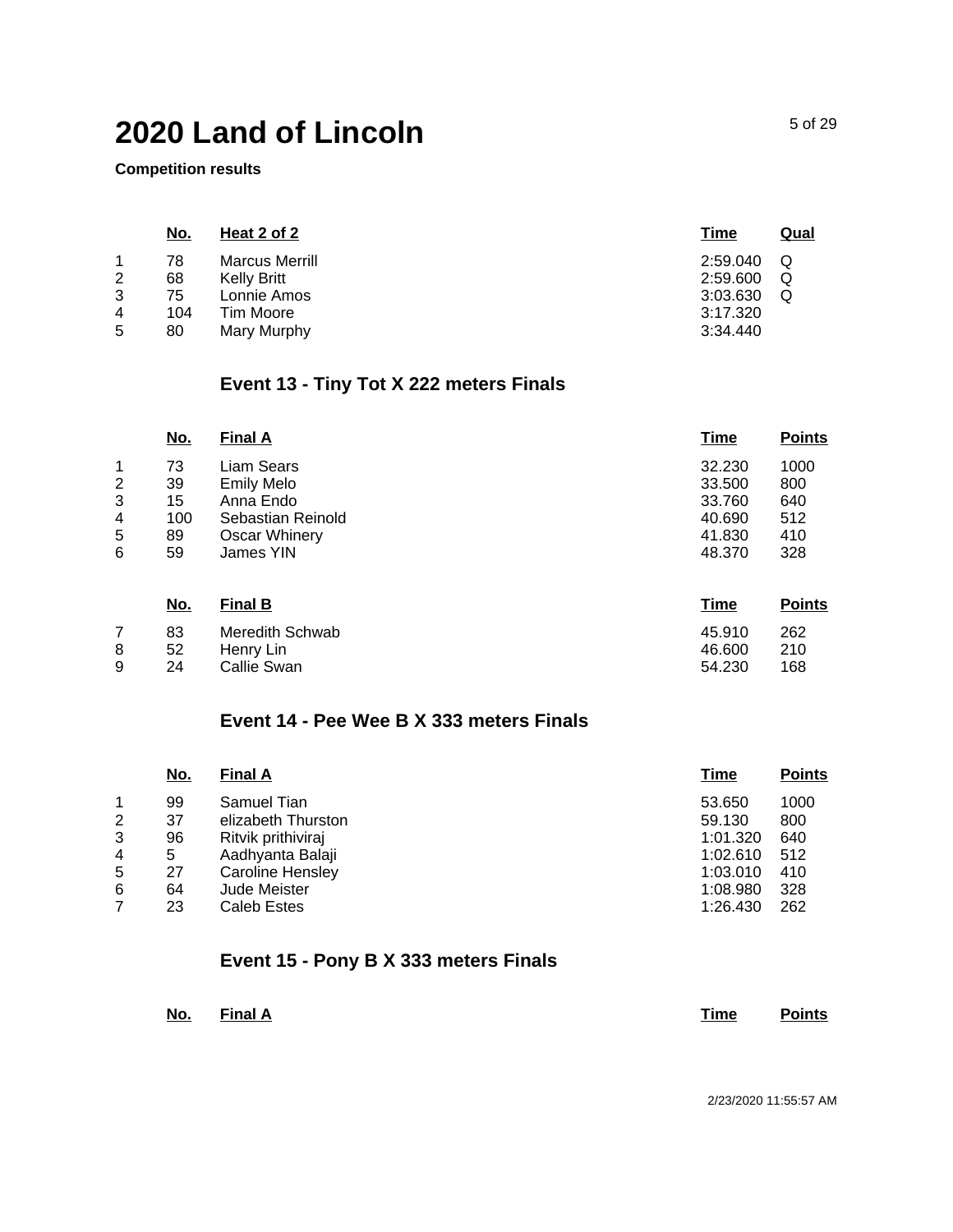#### **Competition results**

6 57 Iwan Duursma

|            | <u>No.</u> | <b>Final B</b>      | <b>Time</b> | <b>Points</b> |
|------------|------------|---------------------|-------------|---------------|
| <b>DNS</b> | 14         | Andy Ma             | ٠           | 262           |
| 6          | 16         | Ava Devoto          | 56,380      | 328           |
| 5          | 33         | Daniel Swan         | 56.050      | 410           |
| 4          | 58         | Jacob Gingerich     | 51.600      | 512           |
| 3          | 42         | Enrico Duursma      | 46.680      | 640           |
| 2          | 102        | <b>Shane Miller</b> | 46.290      | 800           |
| 1          |            | Logan Young         | 45.990      | 1000          |
|            |            |                     |             |               |

## **Event 16 - Midget B X 333 meters Finals**

| <u>No.</u> | <b>Final A</b>         | <u>Time</u> | <b>Points</b> |
|------------|------------------------|-------------|---------------|
| 53         | Henry Schaal           | 43.330      | 1000          |
| 91         | Peter Prokhorov        | 44.500      | 800           |
| 40         | <b>Emily Gingerich</b> | 46.420      | 640           |
| 8          | Alexander Bruner       | 48.570      | 512           |
| 54         | lan Pan                | 55.620      | 410           |
| 93         | Pieter Duursma         | 1:00.880    | 328           |
|            |                        |             |               |

## **Event 17 - Open B / Senior B X 777 meters Finals**

|                  | <u>No.</u>    | <b>Final A</b>                                                               | Time                                         | <b>Points</b>             |
|------------------|---------------|------------------------------------------------------------------------------|----------------------------------------------|---------------------------|
| 1<br>2<br>3<br>4 | 47<br>43<br>9 | <b>Gaibrial Nugent</b><br>Adam Meister<br>Eric Miranda<br>Alexander Thurston | 1:29.460<br>1:39.650<br>1:40.510<br>1:44.810 | 1000<br>800<br>640<br>512 |
|                  | <u>No.</u>    | <b>Final B</b>                                                               | <u>Time</u>                                  | <b>Points</b>             |
| 5                | 74            | Lisa Notestein Schwab                                                        | 2:28.880                                     | 410                       |

### **Event 18 - Pee Wee A X 222 meters Finals**

| <u>No. Final A</u> | Time | <b>Points</b> |
|--------------------|------|---------------|
|                    |      |               |

2/23/2020 11:55:57 AM

2:34.740 328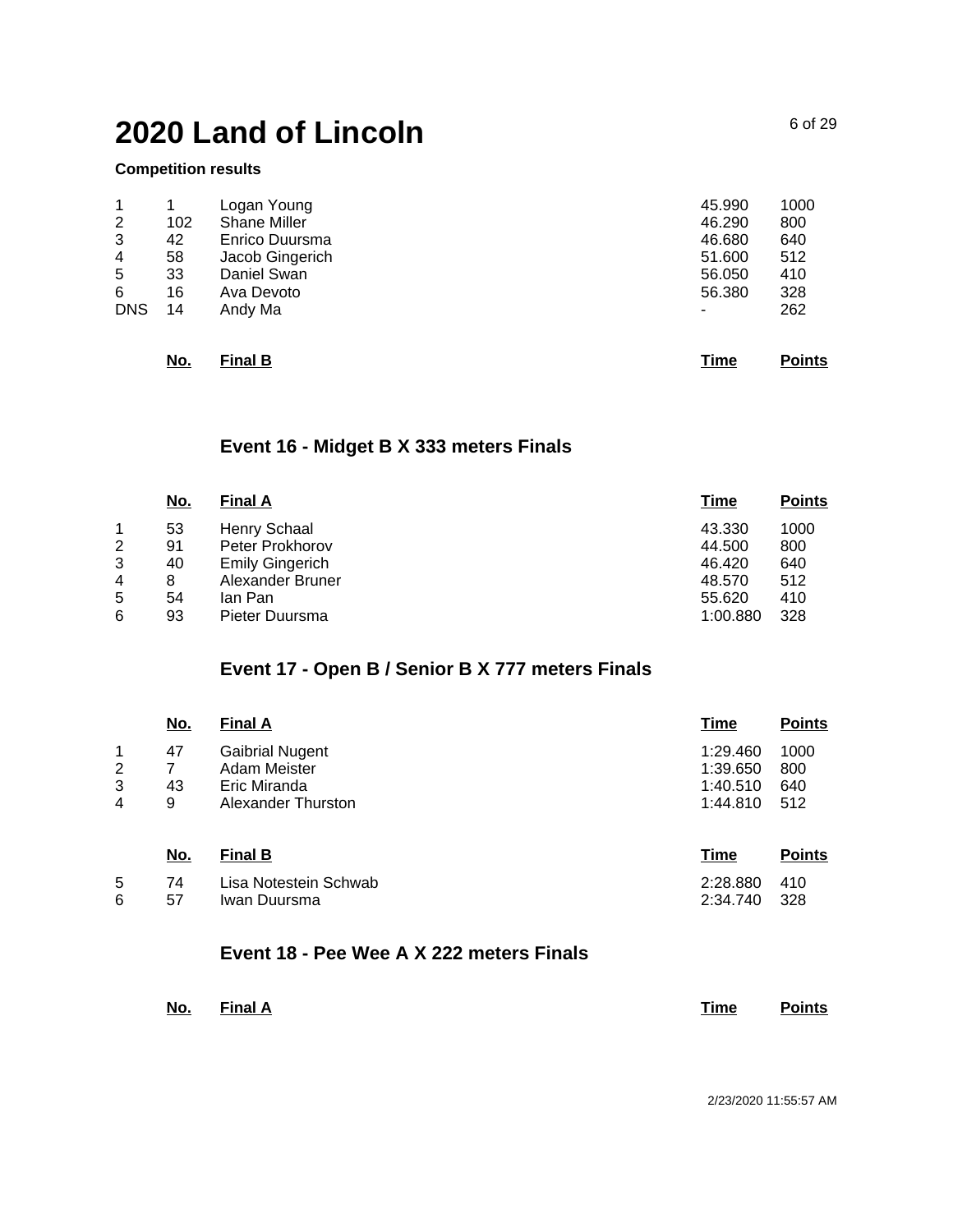#### **Competition results**

|   | 79  | <b>Martzel Montes</b>            | 28.580 | 1000 |
|---|-----|----------------------------------|--------|------|
|   | 11  | andrew sonn                      | 28.990 | 800  |
| 3 | 22  | Brvan Wang                       | 29.900 | 640  |
| 4 | 77  | Luis Fernando Marimoto Taqueushi | 33.470 | 512  |
| 5 | 105 | William Chen                     | 35.400 | 410  |

## **Event 19 - Junior E (Pony) X 333 meters Finals**

| <b>Points</b> |
|---------------|
| 1000          |
| 800           |
| 640           |
| 512           |
| 410           |
| 328           |
|               |

## **Event 20 - Junior D (Midget) X 777 meters Finals**

| No. | <b>Final A</b>         | <u>Time</u> | <b>Points</b> |
|-----|------------------------|-------------|---------------|
| 94  | <b>Quinn Derheimer</b> | 1:26.130    | 1000          |
| 20  | Brandon Liao           | 1:26.380    | 800           |
| 10  | Andrea Cao             | 1:28.230    | 640           |
| 12  | Andrew Ellison         | 1:31.010    | 512           |
| 13  | Andy Endo              | 1:31.320    | 410           |
|     |                        |             |               |

|    | <u>No.</u> | <b>Final B</b> | Time     | <b>Points</b> |
|----|------------|----------------|----------|---------------|
| 6  | 76         | Lucas King     | 1:33.050 | -328          |
|    | 31         | Corin Habecker | 1:33.840 | 262           |
| 8  | 81         | Mathew Melo    | 1:34.500 | 210           |
| 9  | 38         | Elle Yonker    | 1:39.540 | 168           |
| 10 | 106        | Winny Chen     | 1:42.730 | 134           |
|    |            |                |          |               |

|                          | No. | <b>Final C</b>          | Time                        | <b>Points</b> |
|--------------------------|-----|-------------------------|-----------------------------|---------------|
| 11 18<br>12 <sup>2</sup> | 95  | Ben Bass<br>Rachel Bass | 1:45.250 107<br>1:49.540 86 |               |

## **Event 21 - Junior C (Juvenile) X 1000 meters Finals**

| No. Final A |  |  | Time Points      |
|-------------|--|--|------------------|
|             |  |  | ---------------- |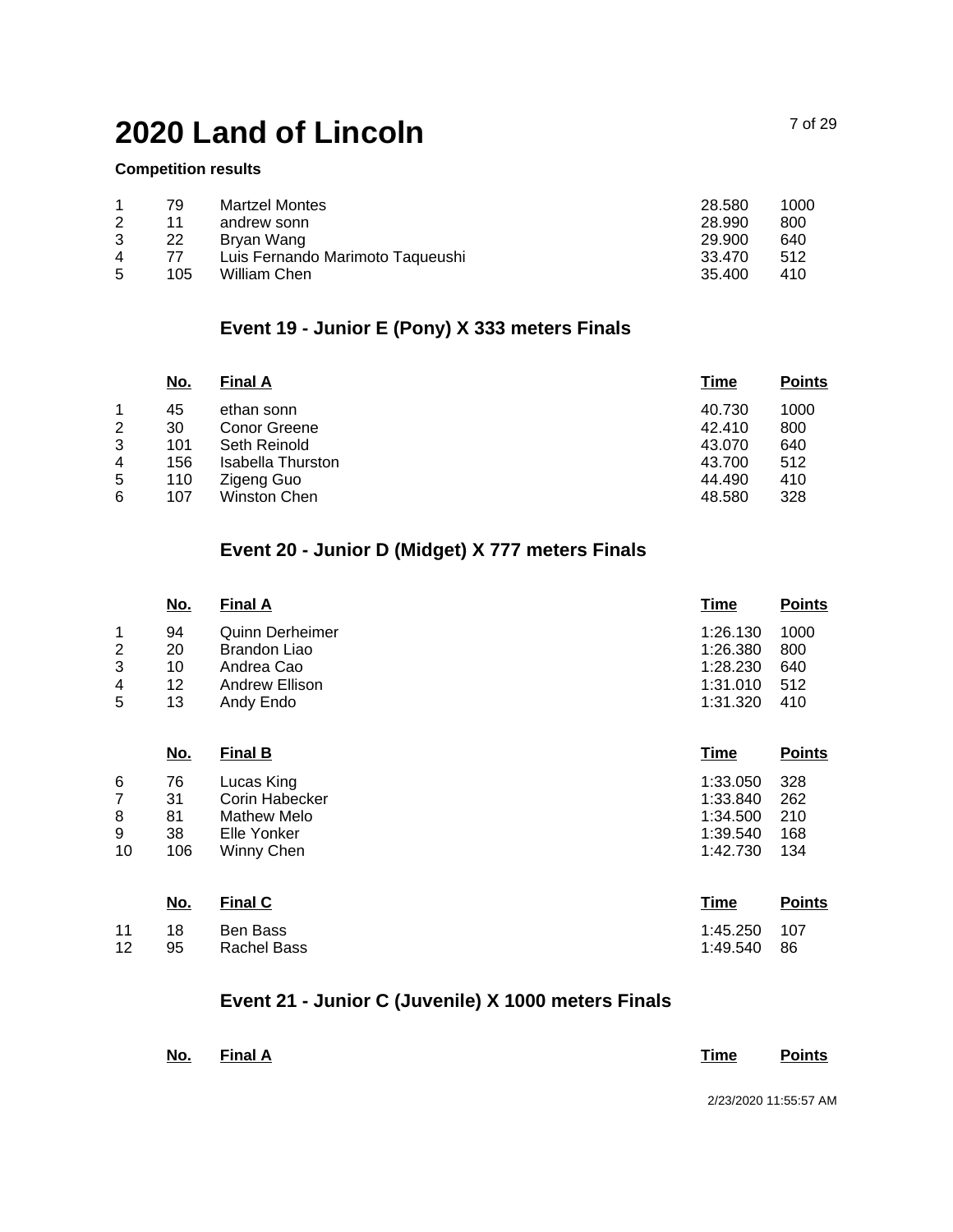#### **Competition results**

|   | 97 | Rory O'Brien         | 1:48.660 | 1000 |
|---|----|----------------------|----------|------|
| 2 | 63 | Joseph Britt         | 1:49.580 | 800  |
| 3 | 48 | <b>Gregory Britt</b> | 1:53.660 | 640  |
| 4 | 90 | Paul Prokhorov       | 1:53.980 | 512  |
| 5 | 84 | Mia Mahmud           | 1:54.430 | 410  |
|   |    |                      |          |      |

| <u>No.</u> | <b>Final B</b>                 | Time                         | <b>Points</b> |
|------------|--------------------------------|------------------------------|---------------|
| 46         | 6 111 Zixiang Cao<br>Gabe Maze | 1:57.090 328<br>1:58.790 262 |               |

#### **Event 22 - Heartland X 1500 meters Finals**

|            | <u>No.</u> | <b>Final A</b>                | <u>Time</u>          | <b>Points</b> |
|------------|------------|-------------------------------|----------------------|---------------|
|            | 85         | Mikey Burdekin                | 2:52.450             | 1000          |
| 2<br>3     | 108<br>60  | Xavier Lawrence<br>Jason Dong | 2:52.960<br>2:55.010 | 800<br>640    |
| 4<br>5     | 69<br>61   | Kevin Niu<br>John Schnor      | 2:58.350<br>3:22.980 | 512<br>410    |
| <b>PEN</b> | 86         | Nathan Zhang                  | 2:57.550             | 262           |
| <b>PEN</b> | 28         | Christopher Knickmeyer        | ۰                    | 262           |

|    | <u>No.</u>     | <b>Final B</b>         | <b>Time</b> | <b>Points</b> |
|----|----------------|------------------------|-------------|---------------|
| 8  | 44             | Eric Lapporte          | 2:57.600    | 210           |
| 9  | $\overline{2}$ | A Lopez                | 2:57.850    | 168           |
| 10 | 98             | Sam Habecker           | 2:57.910    | 134           |
| 11 | 103            | Shunyu Yao             | 2:58.410    | 107           |
| 12 | 71             | Leo Drossos-Thompson   | 2:59.040    | 86            |
| 13 | 25             | <b>Calvin Williams</b> | 2:60.160    | 69            |
| 14 | 67             | Kaitlyn Thornton       | 3:23.820    | 55            |
|    | <u>No.</u>     | <u>Final C</u>         | Time        | <b>Points</b> |

| 15<br>16 | 82 | 109 yuanhang ma<br>Matthew Voegeli | 2:59.020 44<br>3:08.030 35 |  |
|----------|----|------------------------------------|----------------------------|--|
|          |    |                                    |                            |  |

## **Event 23 - Open A / Master X 1500 meters Finals**

| No. Final A |  |  | Time | <b>Points</b> |
|-------------|--|--|------|---------------|
|             |  |  |      |               |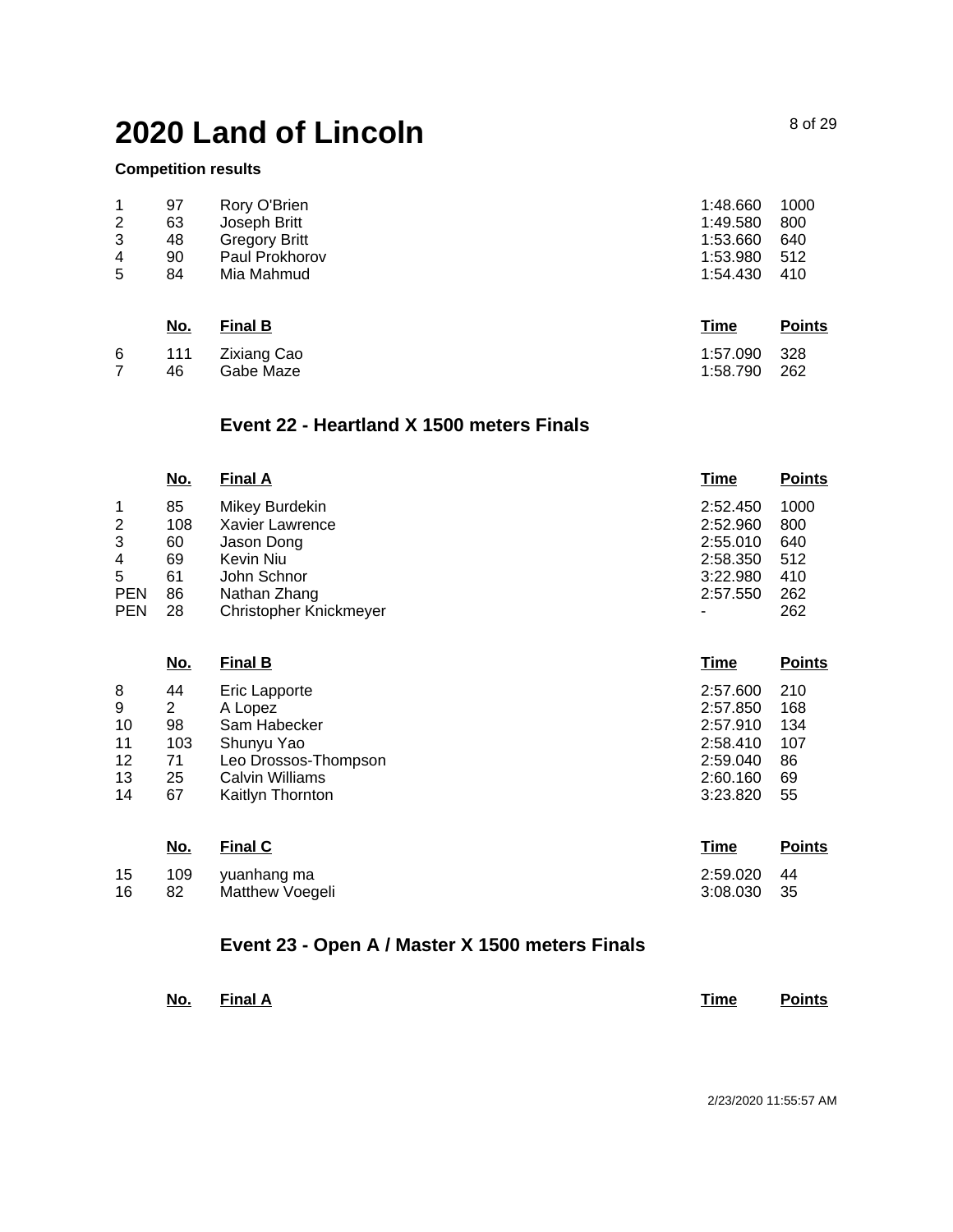### **Competition results**

| 1              | 78 | <b>Marcus Merrill</b> | 2:51.610 | 1000 |
|----------------|----|-----------------------|----------|------|
| $\overline{2}$ | 56 | Juice Ortiz           | 2:51.890 | 800  |
| 3              | 68 | Kelly Britt           | 2:55.380 | 640  |
| 4              | 34 | Eddie Kim             | 2:56.160 | 512  |
| 5              | 75 | Lonnie Amos           | 3:02.480 | 410  |
| 6              | 88 | Nathaniel Moore       | 3:03.890 | 328  |
|                | 92 | Pezz L                | 3:10.870 | 262  |

|    | No. | <b>Final B</b> | Time         | <b>Points</b> |
|----|-----|----------------|--------------|---------------|
| 8  | 104 | Tim Moore      | 3:16.600 210 |               |
| 9  | 80  | Mary Murphy    | 3:20.510     | 168           |
| 10 | 70  | Kevin Kosola   | 3:34.220     | 134           |

# **Event 25 - Tiny Tot X 111 meters Semifinals**

### **Picking top 3**

|   | <u>No.</u> | <b>Heat 1 of 2</b> | <b>Time</b> | <u>Qual</u> |
|---|------------|--------------------|-------------|-------------|
| 1 | 73         | Liam Sears         | 17.660      | Q           |
| 2 | 100        | Sebastian Reinold  | 21.200      | Q           |
| 3 | 89         | Oscar Whinery      | 22,850      | Q           |
| 4 | 52         | Henry Lin          | 23.820      |             |
| 5 | 24         | Callie Swan        | 27.352      |             |
|   |            |                    |             |             |

|   | <u>No.</u> | Heat 2 of 2       | Time   | Qual |
|---|------------|-------------------|--------|------|
| 1 | 39         | <b>Emily Melo</b> | 17.880 | Q    |
| 2 | 15         | Anna Endo         | 18.210 | Q    |
| 3 | 59         | James YIN         | 25,070 | Q    |
| 4 | 83         | Meredith Schwab   | 25.810 |      |

## **Event 26 - Pee Wee B X 222 meters Finals**

|   | <u>No.</u> | <b>Final A</b>     | Time   | <b>Points</b> |
|---|------------|--------------------|--------|---------------|
|   | 99         | Samuel Tian        | 35.730 | 1000          |
| 2 | 37         | elizabeth Thurston | 38.110 | 800           |
| 3 | 5          | Aadhyanta Balaji   | 40.720 | 640           |
| 4 | 96         | Ritvik prithiviraj | 40.960 | 512           |
| 5 | 27         | Caroline Hensley   | 41.440 | 410           |
| 6 | 23         | Caleb Estes        | 43.290 | 328           |
|   | 64         | Jude Meister       | 48.760 | 262           |
|   |            |                    |        |               |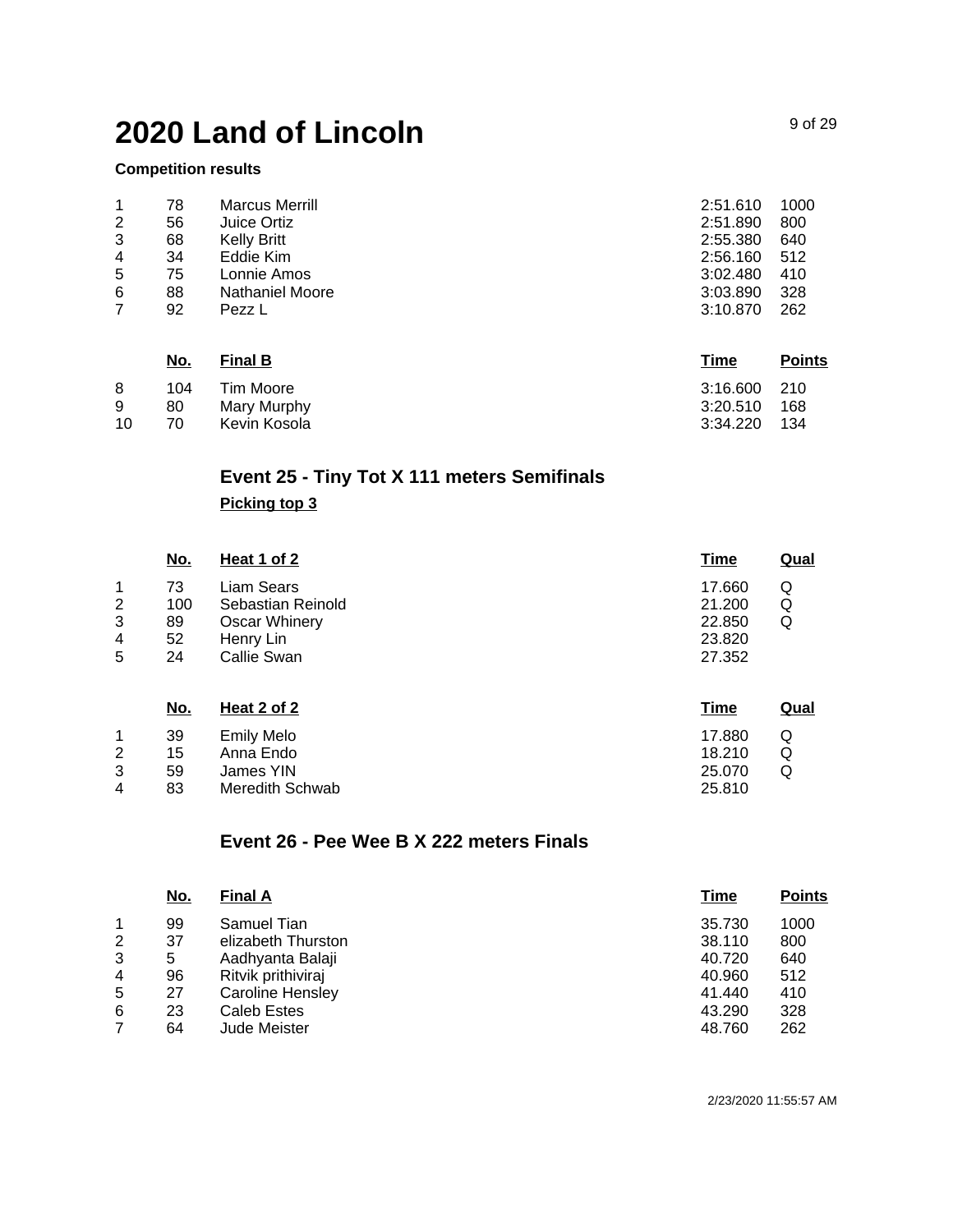#### **Competition results**

## **Event 27 - Pony B X 222 meters Semifinals Picking top 2 and 1 fastest 3rds**

**No. Heat 1 of 2 Time Qual** 1 2 3 4 42 102 Shane Miller 16 -1 Enrico Duursma Ava Devoto 30.980 31.510 39.410 - Q Q **No. Heat 2 of 2 Time Qual**

| IVU. | <b>THEAL Z UI Z</b> | TILIE           | wual   |
|------|---------------------|-----------------|--------|
|      | Logan Young         | 32.220          | Q      |
|      |                     |                 | Q      |
| 33   | Daniel Swan         | 37.640          | Q      |
|      | 58                  | Jacob Gingerich | 33.000 |

## **Event 28 - Midget B X 222 meters Finals**

| 1000 |
|------|
| 800  |
| 640  |
| 512  |
| 410  |
| 328  |
|      |

## **Event 29 - Open B / Senior B X 333 meters Semifinals Picking top 2**

|             | <u>No.</u>    | Heat 1 of 2                                                           | <b>Time</b>                  | <u>Qual</u> |
|-------------|---------------|-----------------------------------------------------------------------|------------------------------|-------------|
| 1<br>2<br>3 | 47<br>9<br>74 | <b>Gaibrial Nugent</b><br>Alexander Thurston<br>Lisa Notestein Schwab | 37.880<br>43.920<br>1:00.220 | Q<br>Q      |
|             | <u>No.</u>    | <u>Heat 2 of 2</u>                                                    | <b>Time</b>                  | <u>Qual</u> |
| 1<br>2      | 43            | Adam Meister<br>Eric Miranda                                          | 43.690<br>49.440             | Q<br>Q      |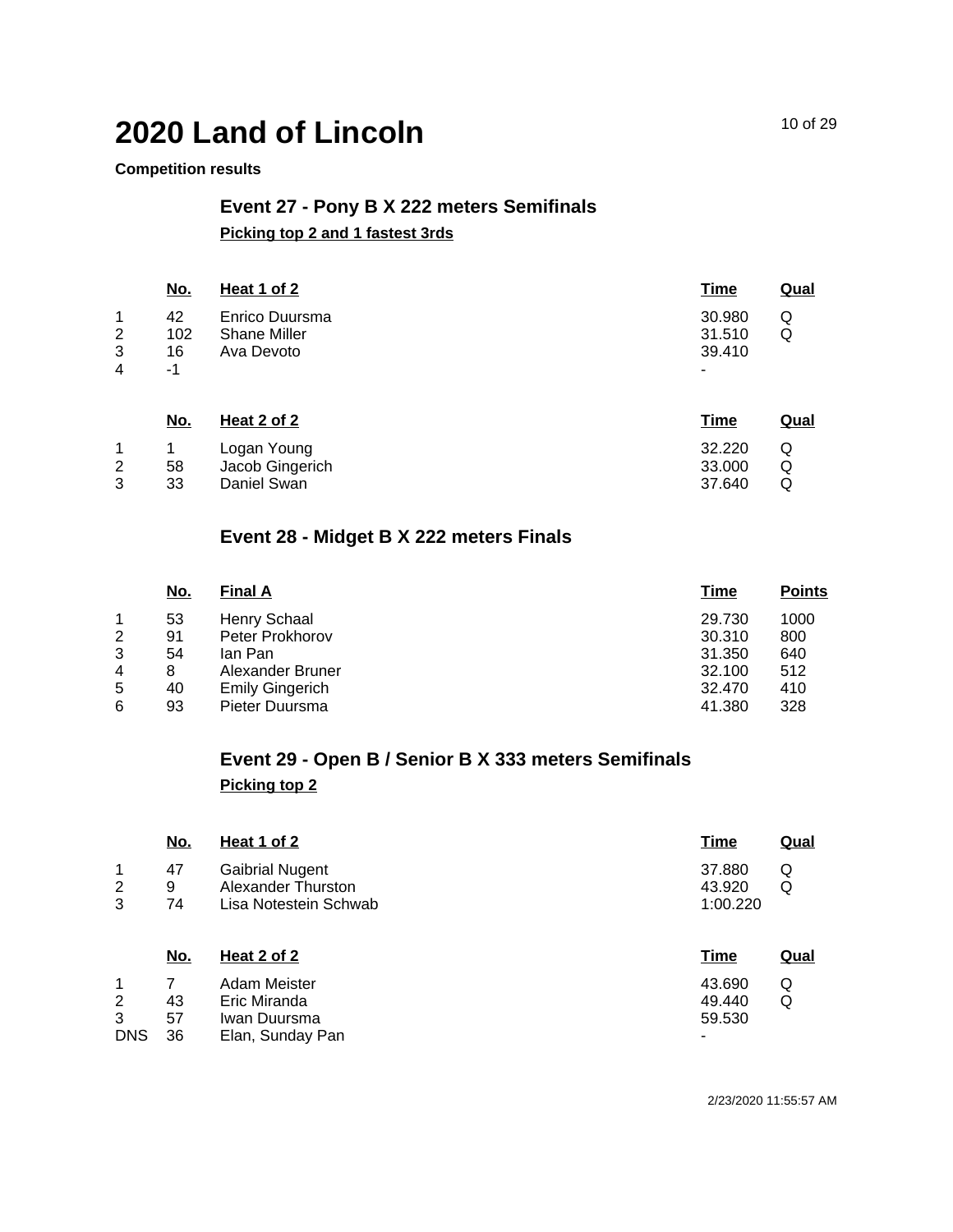### **Competition results**

## **Event 30 - Pee Wee A X 111 meters Finals**

|   | <u>No.</u> | <b>Final A</b>                   | Time   | <b>Points</b> |
|---|------------|----------------------------------|--------|---------------|
|   | 79         | <b>Martzel Montes</b>            | 16.850 | 1000          |
| 2 | 11         | andrew sonn                      | 18.310 | 800           |
| 3 | 77         | Luis Fernando Marimoto Taqueushi | 19.270 | 640           |
| 4 | 105        | William Chen                     | 19.600 | 512           |
| 5 | 22         | Bryan Wang                       | 21.990 | 410           |

## **Event 31 - Junior E (Pony) X 222 meters Finals**

|            | <u>No.</u> | <b>Final A</b>    | Time   | <b>Points</b> |
|------------|------------|-------------------|--------|---------------|
|            | 45         | ethan sonn        | 27.760 | 1000          |
| 2          | 30         | Conor Greene      | 30.150 | 800           |
| 3          | 101        | Seth Reinold      | 30.620 | 640           |
| 4          | 156        | Isabella Thurston | 37.230 | 512           |
| 5          | 107        | Winston Chen      | 38,200 | 410           |
| <b>PEN</b> | 110        | Zigeng Guo        | 31.010 | 328           |

## **Event 32 - Junior D (Midget) X 333 meters Semifinals**

## **Picking top 1 and 2 fastest 2nds**

|                               | <u>No.</u>            | <b>Heat 1 of 3</b>                                                           | <b>Time</b>                          | Qual        |
|-------------------------------|-----------------------|------------------------------------------------------------------------------|--------------------------------------|-------------|
| 1<br>2<br>3<br>4              | 20<br>13<br>18<br>81  | <b>Brandon Liao</b><br>Andy Endo<br>Ben Bass<br><b>Mathew Melo</b>           | 38,000<br>38.250<br>40.420<br>40.710 | Q           |
|                               | <u>No.</u>            | <b>Heat 2 of 3</b>                                                           | <b>Time</b>                          | <b>Qual</b> |
| 1<br>$\overline{c}$<br>3<br>4 | 12<br>10<br>38<br>106 | Andrew Ellison<br>Andrea Cao<br>Elle Yonker<br>Winny Chen                    | 37.930<br>38.170<br>42.430<br>43.120 | Q<br>Q      |
|                               | <u>No.</u>            | Heat 3 of 3                                                                  | <b>Time</b>                          | <b>Qual</b> |
| 1<br>$\overline{c}$<br>3<br>4 | 94<br>76<br>31<br>95  | <b>Quinn Derheimer</b><br>Lucas King<br>Corin Habecker<br><b>Rachel Bass</b> | 36.680<br>37.880<br>39.170<br>45.580 | Q<br>Q      |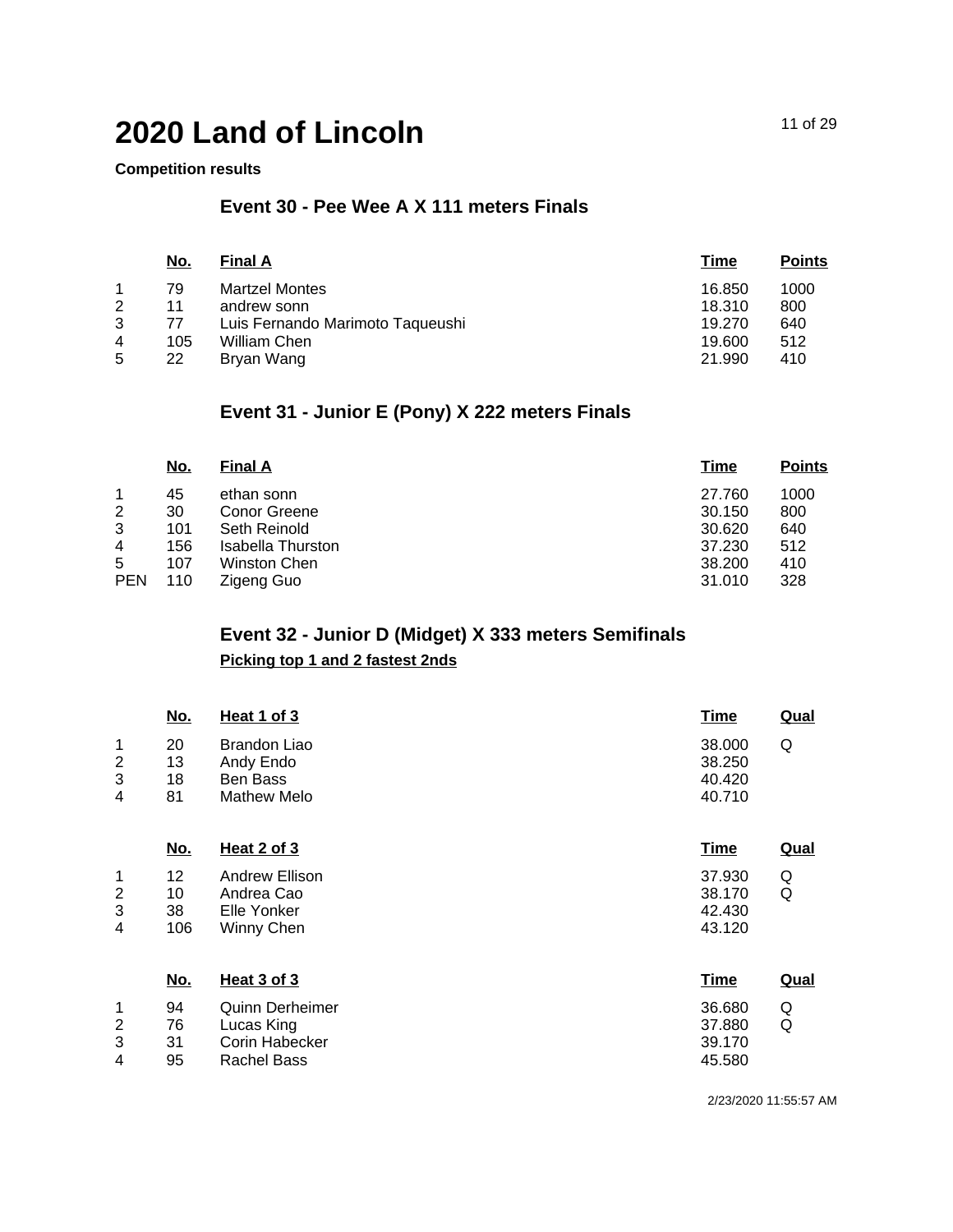**Competition results**

### **Event 33 - Junior C (Juvenile) X 777 meters Semifinals Picking top 2 and 1 fastest 3rds**

**No. Heat 1 of 2 Time Qual** 1 2 3 4 63 48 111 46 Joseph Britt Gregory Britt Zixiang Cao Gabe Maze 1:23.080 Q 1:25.730 Q 1:26.010 1:33.070 Q **No. Heat 2 of 2 Time Qual** 1 2 3 DNS 21 97 90 84 Rory O'Brien Paul Prokhorov Mia Mahmud Brooke Sunday Derheimer 1:23.010 Q 1:25.730 Q 1:27.570 -

## **Event 34 - Heartland X 1000 meters Semifinals Picking top 1 and 2 fastest 2nds**

|            | No.        | Heat 1 of 3            | <b>Time</b>              | <b>Qual</b> |
|------------|------------|------------------------|--------------------------|-------------|
| 1          | 85         | Mikey Burdekin         | 1:44.370                 | Q           |
| 2          | 86         | Nathan Zhang           | 1:45.000                 |             |
| 3          | 71         | Leo Drossos-Thompson   | 1:45.930                 |             |
| 4          | 25         | <b>Calvin Williams</b> | 1:46.930                 |             |
| <b>DNS</b> | 28         | Christopher Knickmeyer | $\overline{\phantom{0}}$ |             |
|            | <u>No.</u> | Heat 2 of 3            | <u>Time</u>              | <u>Qual</u> |
| 4          | 100        | $m$ nanhong mo         | 1.20.900                 | ⌒           |

|            | 109           | yuanhang ma     | 1:39.800 | Q |
|------------|---------------|-----------------|----------|---|
| 2          | 60            | Jason Dong      | 1:39.890 | Q |
| 3          | 98            | Sam Habecker    | 1:41.950 |   |
| 4          | 69            | Kevin Niu       | 1:43.540 |   |
| 5          | 82            | Matthew Voegeli | 1:52.190 |   |
| <b>PEN</b> | $\mathcal{P}$ | A Lopez         | 1:42.460 |   |

| No. | Heat 3 of 3 |  | Time | Qual |
|-----|-------------|--|------|------|
|     |             |  |      |      |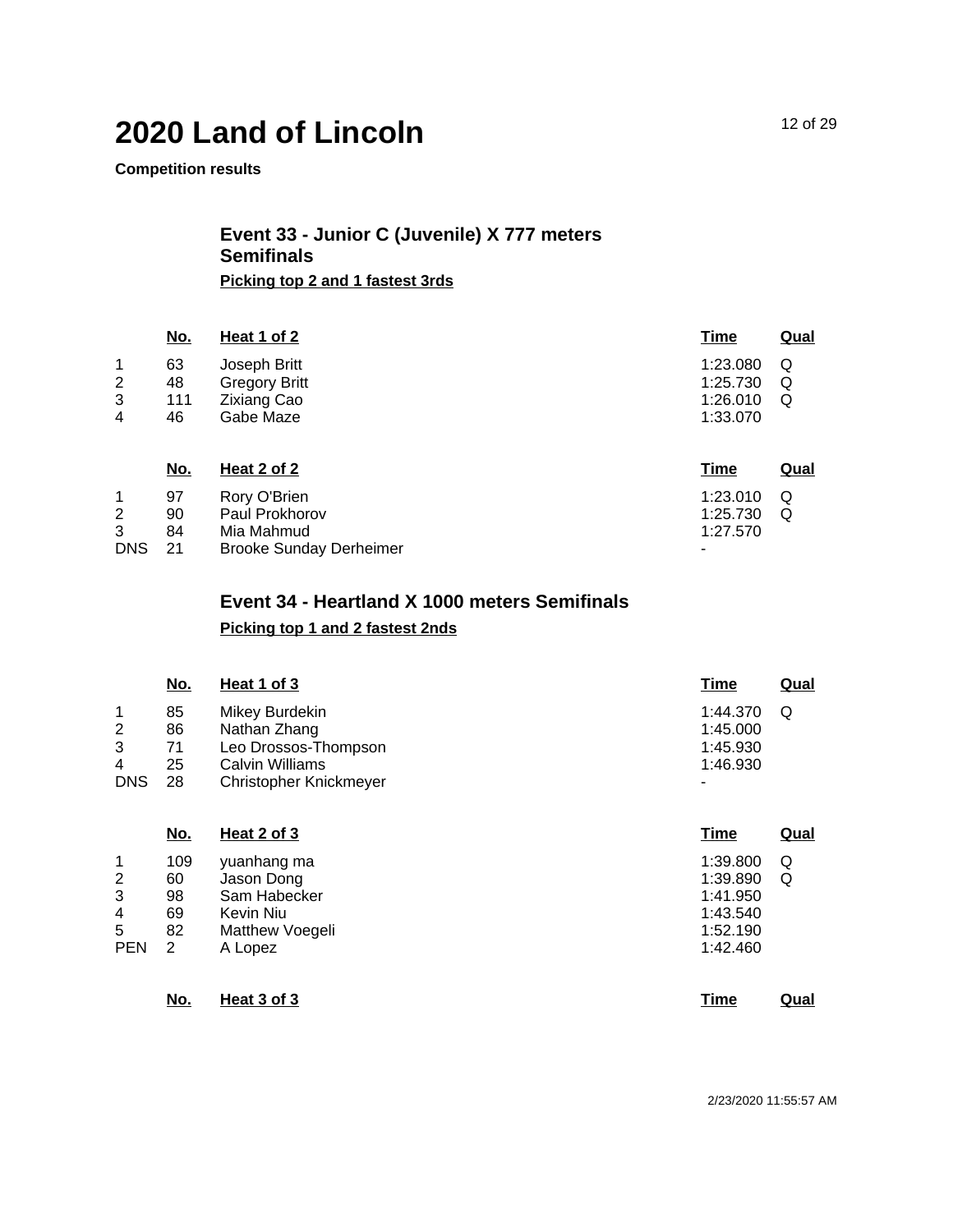### **Competition results**

|   | 108 | Xavier Lawrence  | Q<br>1:38.400 |
|---|-----|------------------|---------------|
| 2 | 61  | John Schnor      | Q<br>1:39.030 |
| 3 | 103 | Shunvu Yao       | 1:41.150      |
| 4 | 44  | Eric Lapporte    | 1:47.220      |
| 5 | 67  | Kaitlyn Thornton | 1:53.480      |

## **Event 35 - Open A / Master X 1000 meters Semifinals Picking top 2 and 1 fastest 3rds**

|   | <u>No.</u> | Heat 1 of 2            | <b>Time</b> | <b>Qual</b> |
|---|------------|------------------------|-------------|-------------|
| 1 | 56         | Juice Ortiz            | 1:55.680    | Q           |
| 2 | 68         | <b>Kelly Britt</b>     | 1:57.010    | Q           |
| 3 | 92         | Pezz L                 | 1:58.020    |             |
| 4 | 88         | <b>Nathaniel Moore</b> | 1:58.390    |             |
| 5 | 70         | Kevin Kosola           | 2:18.880    |             |
|   | <u>No.</u> | Heat 2 of 2            | <b>Time</b> | <b>Qual</b> |
| 1 | 78         | <b>Marcus Merrill</b>  | 1:56.040    | Q           |

| 2 | 34  | Eddie Kim   | 1:56.570 $Q$ |  |
|---|-----|-------------|--------------|--|
| 3 | 75  | Lonnie Amos | 1:57.210 Q   |  |
| 4 | 80  | Mary Murphy | 2:07.010     |  |
| 5 | 104 | Tim Moore   | 2:10.490     |  |
|   |     |             |              |  |

## **Event 37 - Tiny Tot X 111 meters Finals**

|                | <u>No.</u> | <b>Final A</b>       | <b>Time</b> | <b>Points</b> |
|----------------|------------|----------------------|-------------|---------------|
| 1              | 39         | <b>Emily Melo</b>    | 17.990      | 1000          |
| $\overline{2}$ | 73         | Liam Sears           | 18.200      | 800           |
| 3              | 15         | Anna Endo            | 18.850      | 640           |
| 4              | 89         | <b>Oscar Whinery</b> | 21.490      | 512           |
| 5              | 100        | Sebastian Reinold    | 21.780      | 410           |
| 6              | 59         | James YIN            | 25.600      | 328           |
|                | <u>No.</u> | <b>Final B</b>       | <b>Time</b> | <b>Points</b> |

|   | 83  | Meredith Schwab | 25.190 | 262 |
|---|-----|-----------------|--------|-----|
| 8 | -52 | Henry Lin       | 25.350 | 210 |
| 9 | 24  | Callie Swan     | 30.270 | 168 |

## **Event 38 - Pee Wee B X 222 meters Finals**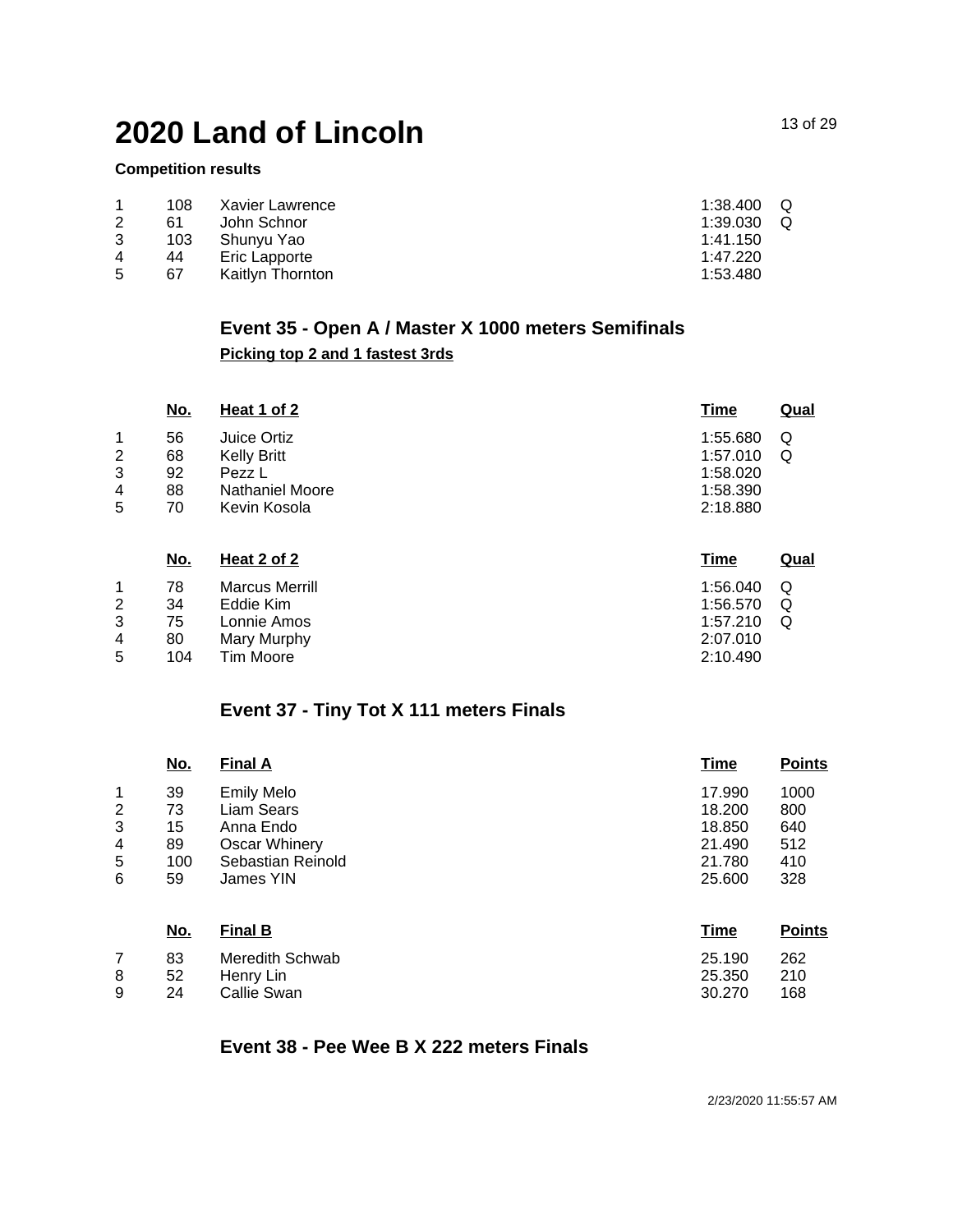**Competition results**

|   | <u>No.</u> | <b>Final A</b>          | <b>Time</b> | <b>Points</b> |
|---|------------|-------------------------|-------------|---------------|
|   | 99         | Samuel Tian             | 34.550      | 1000          |
| 2 | 37         | elizabeth Thurston      | 41.430      | 800           |
| 3 | 23         | Caleb Estes             | 42.860      | 640           |
| 4 | 5          | Aadhyanta Balaji        | 43.100      | 512           |
| 5 | 27         | <b>Caroline Hensley</b> | 43.300      | 410           |
| 6 | 96         | Ritvik prithiviraj      | 43.810      | 328           |
|   | 64         | <b>Jude Meister</b>     | 50.270      | 262           |
|   |            |                         |             |               |

## **Event 39 - Pony B X 222 meters Finals**

|                                                    | <u>No.</u>                       | <b>Final A</b>                                                                                       | <u>Time</u>                                              | <b>Points</b>                           |
|----------------------------------------------------|----------------------------------|------------------------------------------------------------------------------------------------------|----------------------------------------------------------|-----------------------------------------|
| $\mathbf{1}$<br>$\overline{2}$<br>3<br>4<br>5<br>6 | 42<br>1<br>102<br>58<br>33<br>16 | Enrico Duursma<br>Logan Young<br><b>Shane Miller</b><br>Jacob Gingerich<br>Daniel Swan<br>Ava Devoto | 30.810<br>31.130<br>32.300<br>32.720<br>38.530<br>38,870 | 1000<br>800<br>640<br>512<br>410<br>328 |
|                                                    | No.                              | <b>Final B</b>                                                                                       | Time                                                     | <b>Points</b>                           |

## **Event 40 - Midget B X 222 meters Finals**

|   | <u>No.</u> | <b>Final A</b>         | Time   | <b>Points</b> |
|---|------------|------------------------|--------|---------------|
|   | 53         | Henry Schaal           | 30.630 | 1000          |
| 2 | 91         | Peter Prokhorov        | 31.210 | 800           |
| 3 | 40         | <b>Emily Gingerich</b> | 31.710 | 640           |
| 4 | 54         | lan Pan                | 32.790 | 512           |
| 5 | 8          | Alexander Bruner       | 33.830 | 410           |
| 6 | 93         | Pieter Duursma         | 41.570 | 328           |

## **Event 41 - Open B / Senior B X 333 meters Finals**

| <u>No. Final A</u> | Time<br>________ | <b>Points</b> |
|--------------------|------------------|---------------|
|--------------------|------------------|---------------|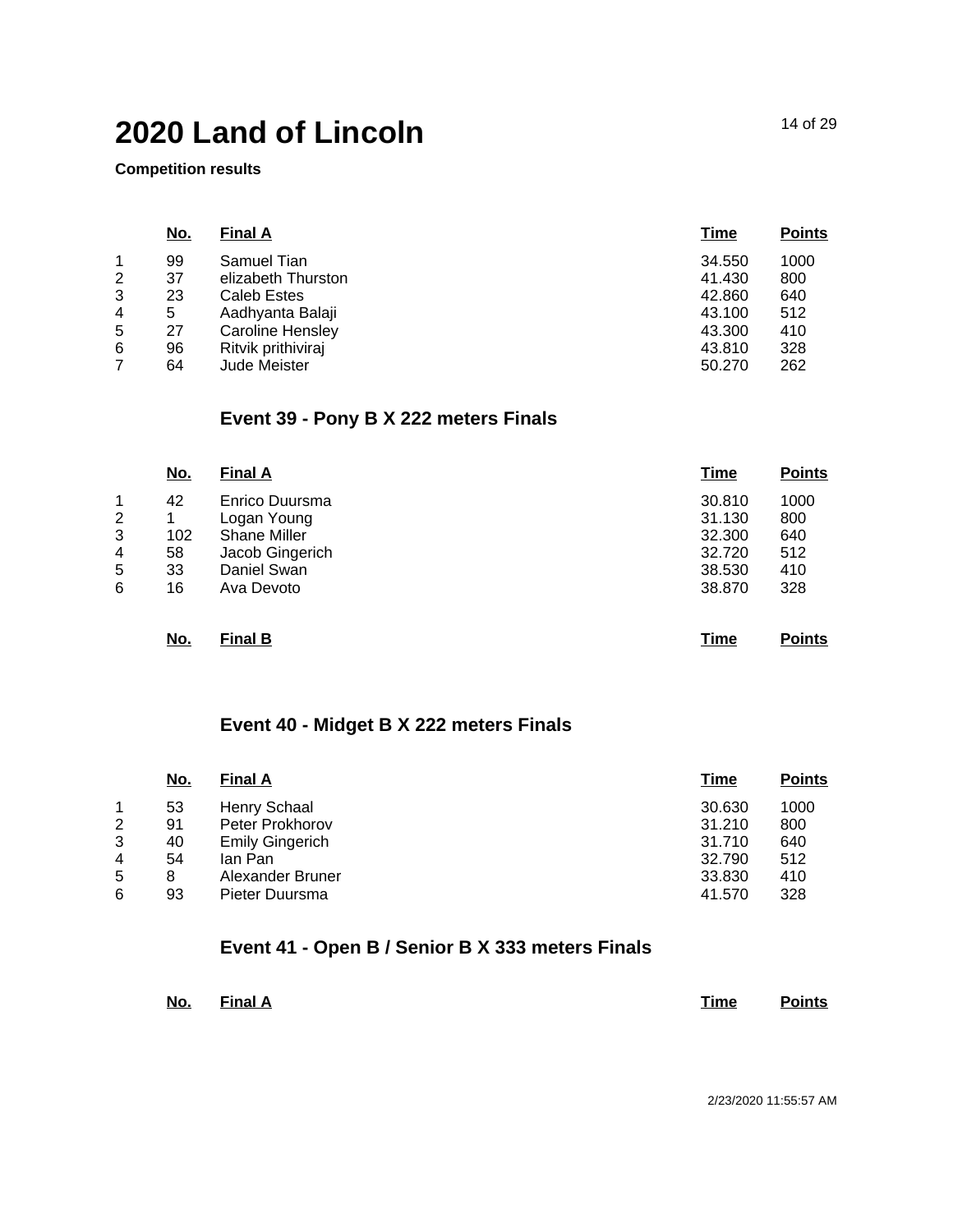#### **Competition results**

| 2 | 47 | <b>Gaibrial Nugent</b> | 37.320 | 1000 |
|---|----|------------------------|--------|------|
|   | 9  | Alexander Thurston     | 41.100 | 800  |
| 3 | 43 | Adam Meister           | 41.870 | 640  |
| 4 |    | Eric Miranda           | 43.300 | 512  |
|   |    |                        |        |      |

|            | No. | <b>Final B</b>        | Time         | <b>Points</b> |
|------------|-----|-----------------------|--------------|---------------|
| 5          | 57  | Iwan Duursma          | 1:01.030 410 |               |
| <u>ິ</u> 6 | 74  | Lisa Notestein Schwab | 1:01.180 328 |               |

### **Event 42 - Pee Wee A X 111 meters Finals**

|                | No. | <b>Final A</b>                   | Time   | <b>Points</b> |
|----------------|-----|----------------------------------|--------|---------------|
|                | 79  | <b>Martzel Montes</b>            | 17.570 | 1000          |
| 2              | 22  | Bryan Wang                       | 17.850 | 800           |
| 3              | 11  | andrew sonn                      | 18.040 | 640           |
| $\overline{4}$ | 77  | Luis Fernando Marimoto Taqueushi | 18.470 | 512           |
| 5              | 105 | William Chen                     | 18.910 | 410           |

## **Event 43 - Junior E (Pony) X 222 meters Finals**

| <u>No.</u> | <b>Final A</b>    | Time       | <b>Points</b> |
|------------|-------------------|------------|---------------|
| 45         | ethan sonn        | 28,000     | 1000          |
| 30         | Conor Greene      | 28,920     | 800           |
| 101        | Seth Reinold      | 29,600     | 640           |
| 110        |                   | 30.230     | 512           |
| 156        | Isabella Thurston | 30.850     | 410           |
| 107        | Winston Chen      | 32.910     | 328           |
|            |                   | Zigeng Guo |               |

## **Event 44 - Junior D (Midget) X 333 meters Finals**

|   | <u>No.</u> | <b>Final A</b>         | <b>Time</b> | <b>Points</b> |
|---|------------|------------------------|-------------|---------------|
| 1 | 94         | <b>Quinn Derheimer</b> | 36.860      | 1000          |
| 2 | 20         | <b>Brandon Liao</b>    | 37.490      | 800           |
| 3 | 12         | <b>Andrew Ellison</b>  | 37.980      | 640           |
| 4 | 76         | Lucas King             | 38.220      | 512           |
| 5 | 10         | Andrea Cao             | 57.750      | 410           |
|   | <u>No.</u> | <b>Final B</b>         | <b>Time</b> | <b>Points</b> |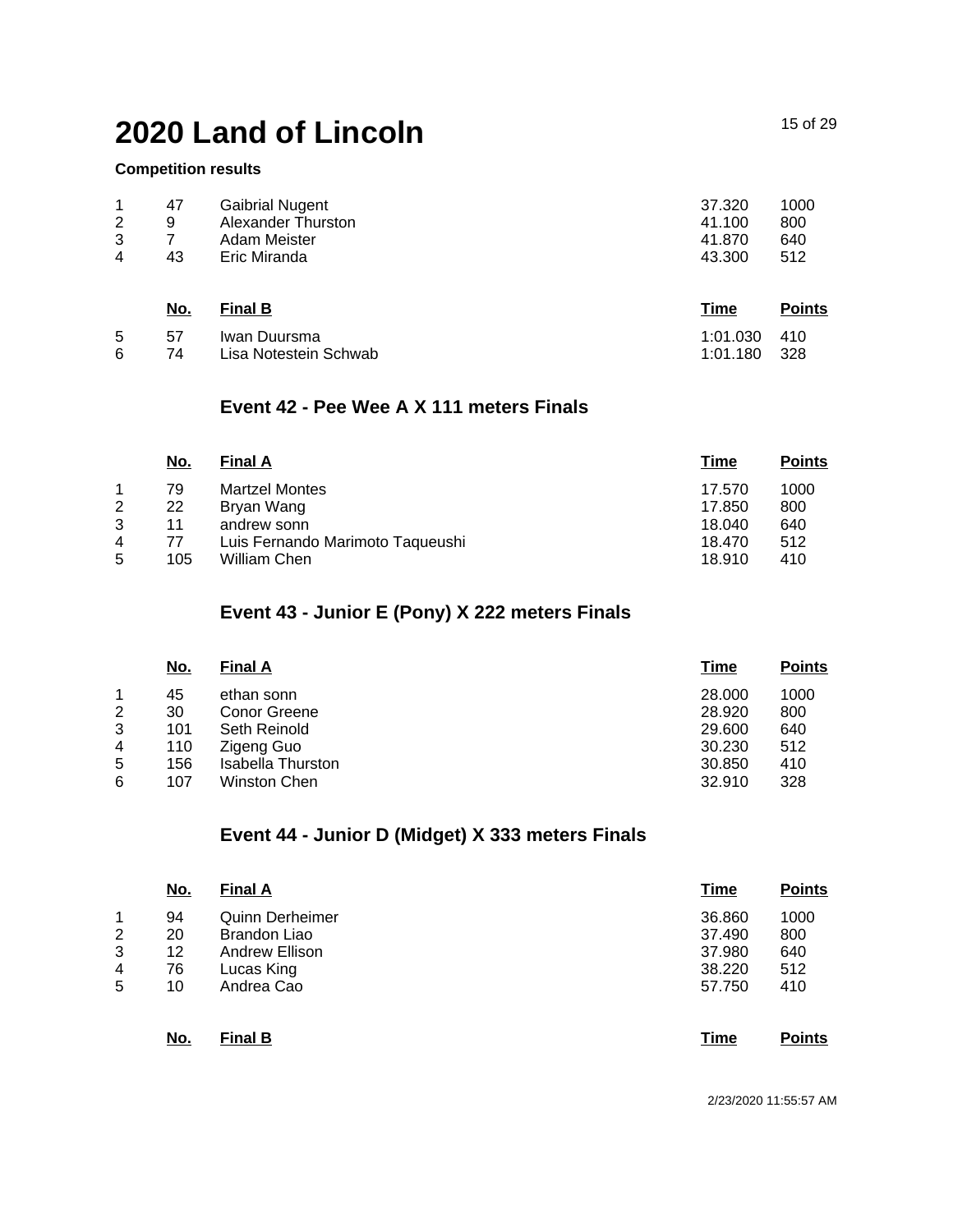Rachel Bass

#### **Competition results**

12

95

| 6              | 13         | Andy Endo      | 38.700      | 328           |
|----------------|------------|----------------|-------------|---------------|
| $\overline{7}$ | 31         | Corin Habecker | 39.210      | 262           |
| 8              | 18         | Ben Bass       | 39,870      | 210           |
| 9              | 81         | Mathew Melo    | 40.380      | 168           |
| 10             | 38         | Elle Yonker    | 40.840      | 134           |
|                | <u>No.</u> | <b>Final C</b> | <b>Time</b> | <b>Points</b> |
| 11             | 106        | Winny Chen     | 42.080      | 107           |

## **Event 45 - Junior C (Juvenile) X 777 meters Finals**

|                | <u>No.</u> | <b>Final A</b>       | <b>Time</b> | <b>Points</b> |
|----------------|------------|----------------------|-------------|---------------|
| 1              | 97         | Rory O'Brien         | 1:25.680    | 1000          |
| $\overline{2}$ | 111        | <b>Zixiang Cao</b>   | 1:26.960    | 800           |
| 3              | 48         | <b>Gregory Britt</b> | 1:27.230    | 640           |
| 4              | 84         | Mia Mahmud           | 1:27.720    | 512           |
| 5              | 90         | Paul Prokhorov       | 1:27.880    | 410           |
| <b>PEN</b>     | 63         | Joseph Britt         | 1:35.900    | 262           |
| <b>DNS</b>     | 46         | Gabe Maze            | ٠           | 262           |
|                | No.        | <b>Final B</b>       | <b>Time</b> | <b>Points</b> |

## **Event 46 - Heartland X 1000 meters Finals**

|    | <u>No.</u> | <b>Final A</b>         | <b>Time</b> | <b>Points</b> |
|----|------------|------------------------|-------------|---------------|
| 1  | 109        | yuanhang ma            | 1:35.450    | 1000          |
| 2  | 85         | Mikey Burdekin         | 1:36.420    | 800           |
| 3  | 108        | <b>Xavier Lawrence</b> | 1:37.250    | 640           |
| 4  | 61         | John Schnor            | 1:38.040    | 512           |
| 5  | 60         | Jason Dong             | 1:45.530    | 410           |
|    | <u>No.</u> | <b>Final B</b>         | <b>Time</b> | <b>Points</b> |
| 6  | 86         | Nathan Zhang           | 1:44.730    | 328           |
| 7  | 98         | Sam Habecker           | 1:46.040    | 262           |
| 8  | 103        | Shunyu Yao             | 1:46.360    | 210           |
| 9  | 69         | Kevin Niu              | 1:47.000    | 168           |
| 10 |            | Leo Drossos-Thompson   | 1:47.350    | 134           |

45.730

86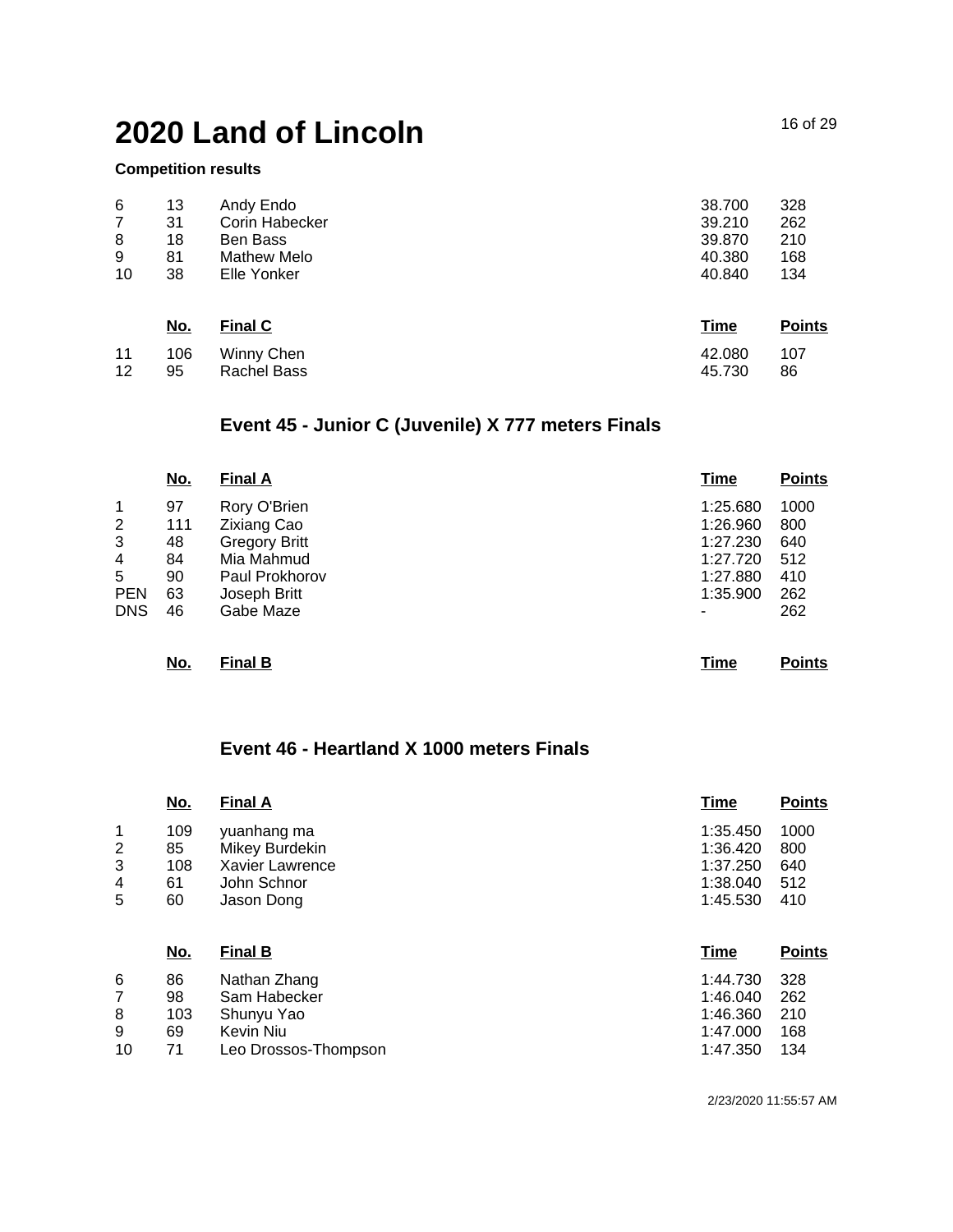**Competition results**

| <u>No.</u> | <b>Final C</b>   | <u>Time</u> | <b>Points</b> |
|------------|------------------|-------------|---------------|
| 2          | A Lopez          | 1:49.500    | 107           |
| 44         | Eric Lapporte    | 1:50.870    | 86            |
| 25         | Calvin Williams  | 1:52.250    | -69           |
| 82         | Matthew Voegeli  | 1:54.880    | 55            |
| 67         | Kaitlyn Thornton | 2:11.680    | 44            |
|            |                  |             |               |

## **Event 47 - Open A / Master X 1000 meters Finals**

|   | <u>No.</u> | <b>Final A</b>        | <u>Time</u> | <b>Points</b> |
|---|------------|-----------------------|-------------|---------------|
|   | 78         | <b>Marcus Merrill</b> | 1:50.480    | 1000          |
| 2 | 56         | Juice Ortiz           | 1:50.850    | 800           |
| 3 | 34         | Eddie Kim             | 1:54.040    | 640           |
| 4 | 68         | <b>Kelly Britt</b>    | 1:55.080    | 512           |
| 5 | 75         | Lonnie Amos           | 1:57.760    | 410           |
|   |            |                       |             |               |

|    | <u>No.</u> | <b>Final B</b>         | Time     | <b>Points</b> |
|----|------------|------------------------|----------|---------------|
| 6  | 88         | <b>Nathaniel Moore</b> | 1:58.410 | -328          |
|    | 92         | Pezz L                 | 2:03.660 | 262           |
| 8  | 80         | Mary Murphy            | 2:08.700 | 210           |
| 9  | 104        | Tim Moore              | 2:09.250 | 168           |
| 10 | 70         | Kevin Kosola           | 2:45.990 | 134           |

## **Event 49 - Tiny Tot X 55 meters Semifinals Picking top 3**

|             | <u>No.</u>      | Heat 1 of 2                                                    | <b>Time</b>                | Qual        |
|-------------|-----------------|----------------------------------------------------------------|----------------------------|-------------|
| 1<br>2<br>3 | 39<br>100<br>89 | <b>Emily Melo</b><br>Sebastian Reinold<br><b>Oscar Whinery</b> | 10.510<br>12.130<br>13.260 | Q<br>Q<br>Q |
| 4           | 52              | Henry Lin                                                      | 14.760                     |             |
| 5           | 24              | Callie Swan                                                    | 15.750                     |             |
|             | <u>No.</u>      | Heat 2 of 2                                                    | <b>Time</b>                | <b>Qual</b> |
| 1           | 73              | Liam Sears                                                     | 10.100                     | Q           |
| 2           | 15              | Anna Endo                                                      | 10.890                     | Q           |
| 3           | 83              | Meredith Schwab                                                | 13.620                     | Q           |
| 4           | 59              | James YIN                                                      | 20.820                     |             |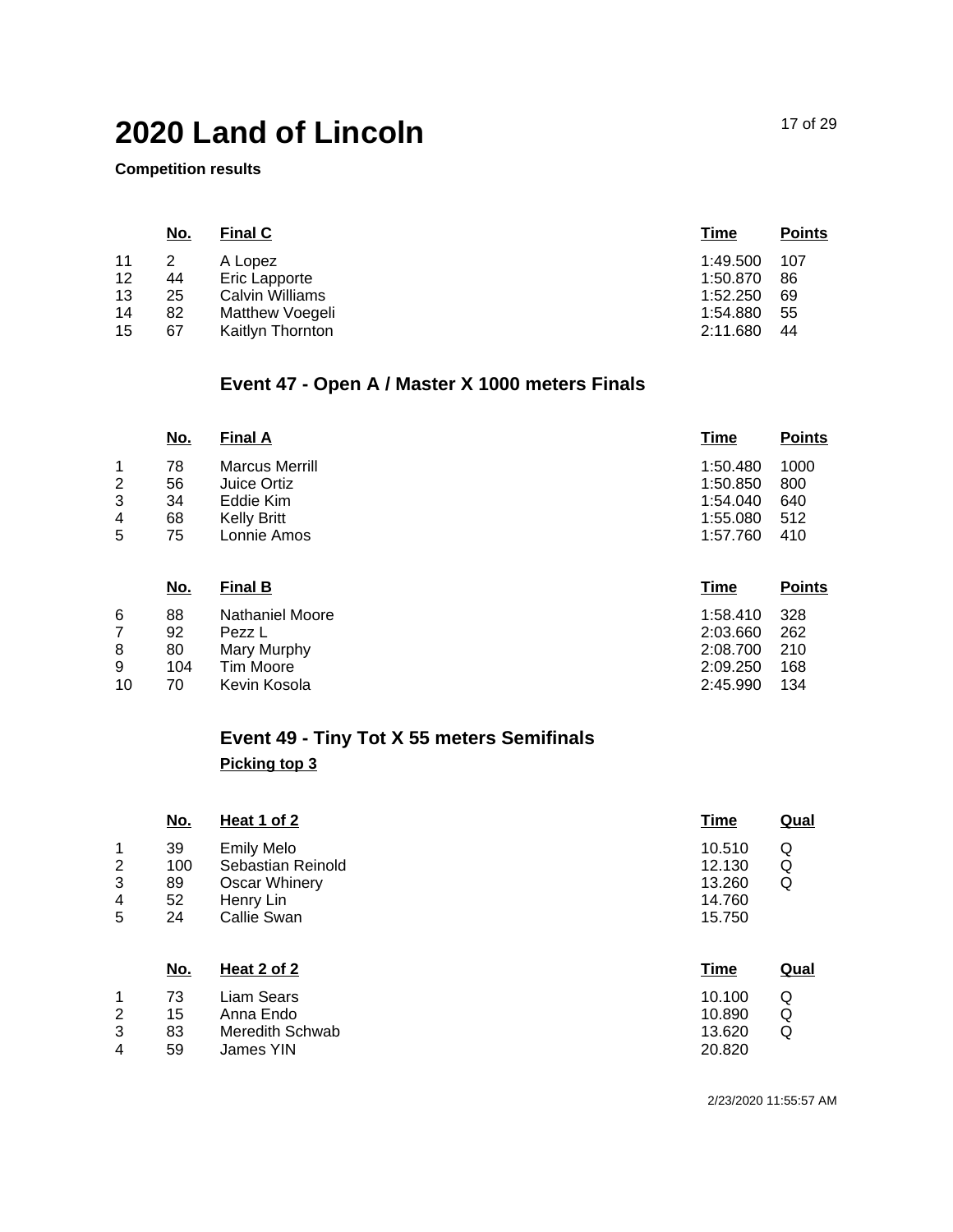**Competition results**

## **Event 50 - Pee Wee B X 111 meters Finals**

|   | <u>No.</u> | <b>Final A</b>     | Time   | <b>Points</b> |
|---|------------|--------------------|--------|---------------|
| 1 | 99         | Samuel Tian        | 18.470 | 1000          |
| 2 | 37         | elizabeth Thurston | 19.510 | 800           |
| 3 | 96         | Ritvik prithiviraj | 22,030 | 640           |
| 4 | 5          | Aadhyanta Balaji   | 23.210 | 512           |
| 5 | 27         | Caroline Hensley   | 23.580 | 410           |
| 6 | 64         | Jude Meister       | 24.350 | 328           |
|   | 23         | Caleb Estes        | 25,600 | 262           |

## **Event 51 - Pony B X 500 meters Semifinals**

### **Picking top 2 and 1 fastest 3rds**

|             | <u>No.</u>      | <u>Heat 1 of 2</u>                                  | <u>Time</u>                      | Qual        |
|-------------|-----------------|-----------------------------------------------------|----------------------------------|-------------|
| 1<br>2<br>3 | 58<br>33        | Logan Young<br>Jacob Gingerich<br>Daniel Swan       | 1:11.290<br>1:12.040<br>1:26.130 | Q<br>Q<br>Q |
|             | <u>No.</u>      | Heat 2 of 2                                         | <u>Time</u>                      | Qual        |
| 1<br>2<br>3 | 102<br>42<br>16 | <b>Shane Miller</b><br>Enrico Duursma<br>Ava Devoto | 1:07.950<br>1:08.450<br>1:30.860 | Q<br>Q      |

#### 4 14 Andy Ma

### **Event 52 - Midget B X 500 meters Finals**

|   | <u>No.</u> | <b>Final A</b>         | Time     | <b>Points</b> |
|---|------------|------------------------|----------|---------------|
|   | 53         | Henry Schaal           | 1:04.510 | 1000          |
| 2 | 91         | Peter Prokhorov        | 1:07.300 | 800           |
| 3 | 40         | <b>Emily Gingerich</b> | 1:08.650 | 640           |
| 4 | 54         | lan Pan                | 1:11.720 | 512           |
| 5 | 8          | Alexander Bruner       | 1:14.540 | 410           |
| 6 | 93         | Pieter Duursma         | 1:26.640 | 328           |

## **Event 53 - Open B / Senior B X 500 meters Semifinals Picking top 2**

2/23/2020 11:55:57 AM

1:45.310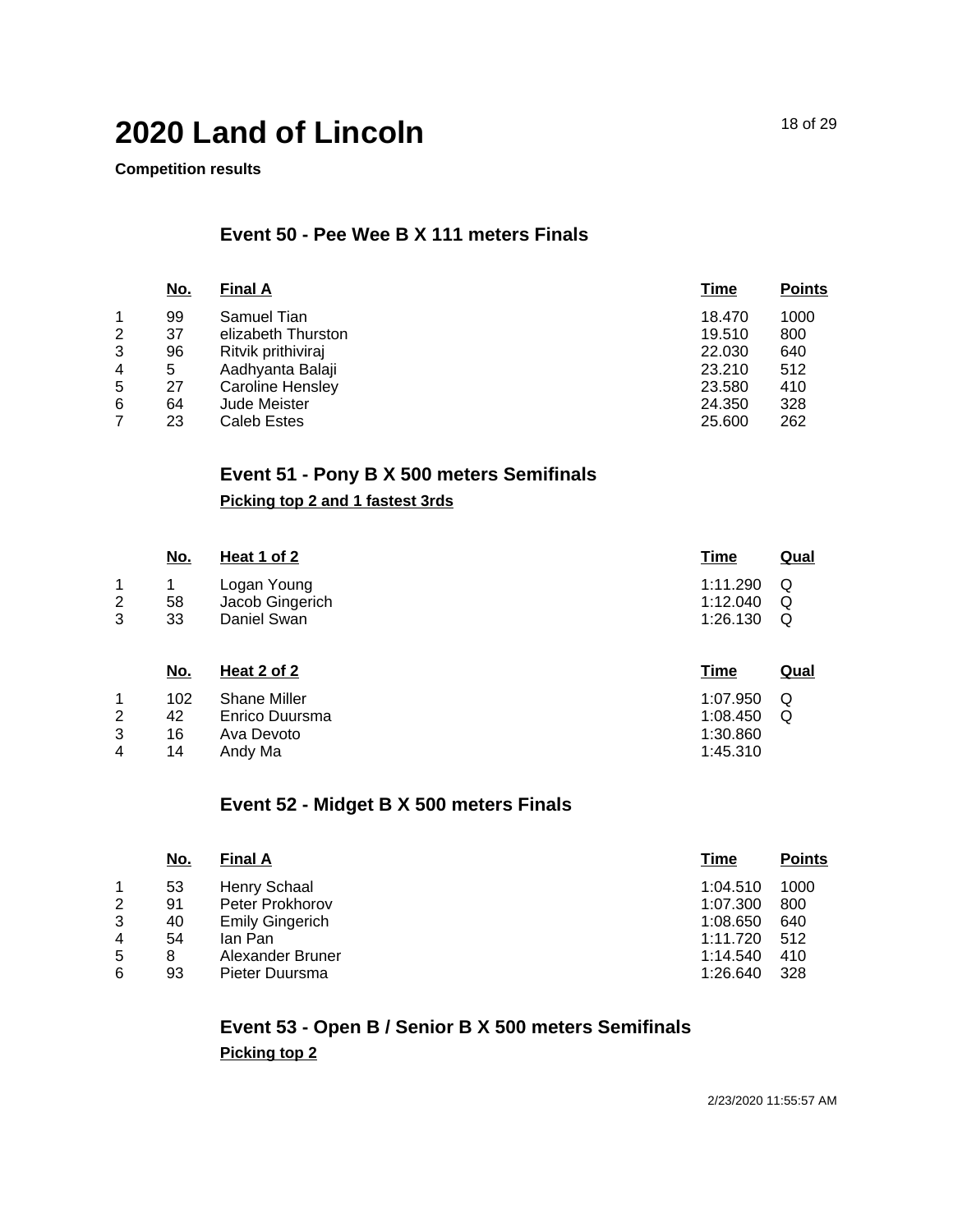**Competition results**

|                               | <u>No.</u>     | <b>Heat 1 of 2</b>                                                              | <b>Time</b>                                  | <u>Qual</u> |
|-------------------------------|----------------|---------------------------------------------------------------------------------|----------------------------------------------|-------------|
| 1<br>$\overline{2}$<br>3<br>4 | 9<br>36<br>74  | Alexander Thurston<br>Adam Meister<br>Elan, Sunday Pan<br>Lisa Notestein Schwab | 1:02.400<br>1:03.030<br>1:03.780<br>1:29.240 | Q<br>Q      |
|                               | <u>No.</u>     | <u>Heat 2 of 2</u>                                                              | <u>Time</u>                                  | <b>Qual</b> |
| 1<br>2<br>3                   | 47<br>43<br>57 | <b>Gaibrial Nugent</b><br>Eric Miranda<br>Iwan Duursma                          | 54.730<br>1:05.030<br>1:36.340               | Q<br>Q      |

### **Event 54 - Pee Wee A X 500 meters Finals**

|   | No. | <b>Final A</b>                   | Time     | <b>Points</b> |
|---|-----|----------------------------------|----------|---------------|
|   | 79  | <b>Martzel Montes</b>            | 1:08.740 | 1000          |
| 2 | 11  | andrew sonn                      | 1:09.910 | 800           |
| 3 | 22  | Bryan Wang                       | 1:15.460 | 640           |
| 4 | 105 | William Chen                     | 1:17.230 | 512           |
| 5 | 77  | Luis Fernando Marimoto Taqueushi | 1:21.370 | 410           |

## **Event 55 - Junior E (Pony) X 500 meters Finals**

|   | <u>No.</u> | <b>Final A</b>    | Time     | <b>Points</b> |
|---|------------|-------------------|----------|---------------|
|   | 45         | ethan sonn        | 1:00.910 | 1000          |
| 2 | 30         | Conor Greene      | 1:01.950 | 800           |
| 3 | 156        | Isabella Thurston | 1:04.260 | 640           |
| 4 | 110        | Zigeng Guo        | 1:06.160 | 512           |
| 5 | 107        | Winston Chen      | 1:10.820 | 410           |
| 6 | 101        | Seth Reinold      | 1:23.010 | 328           |

**Event 56 - Junior D (Midget) X 500 meters Semifinals Picking top 2 and 1 fastest 3rds**

| No.<br>$\sim$ | Heat 1 of 2 | Time | Qual |
|---------------|-------------|------|------|
|               |             |      |      |

19 of 29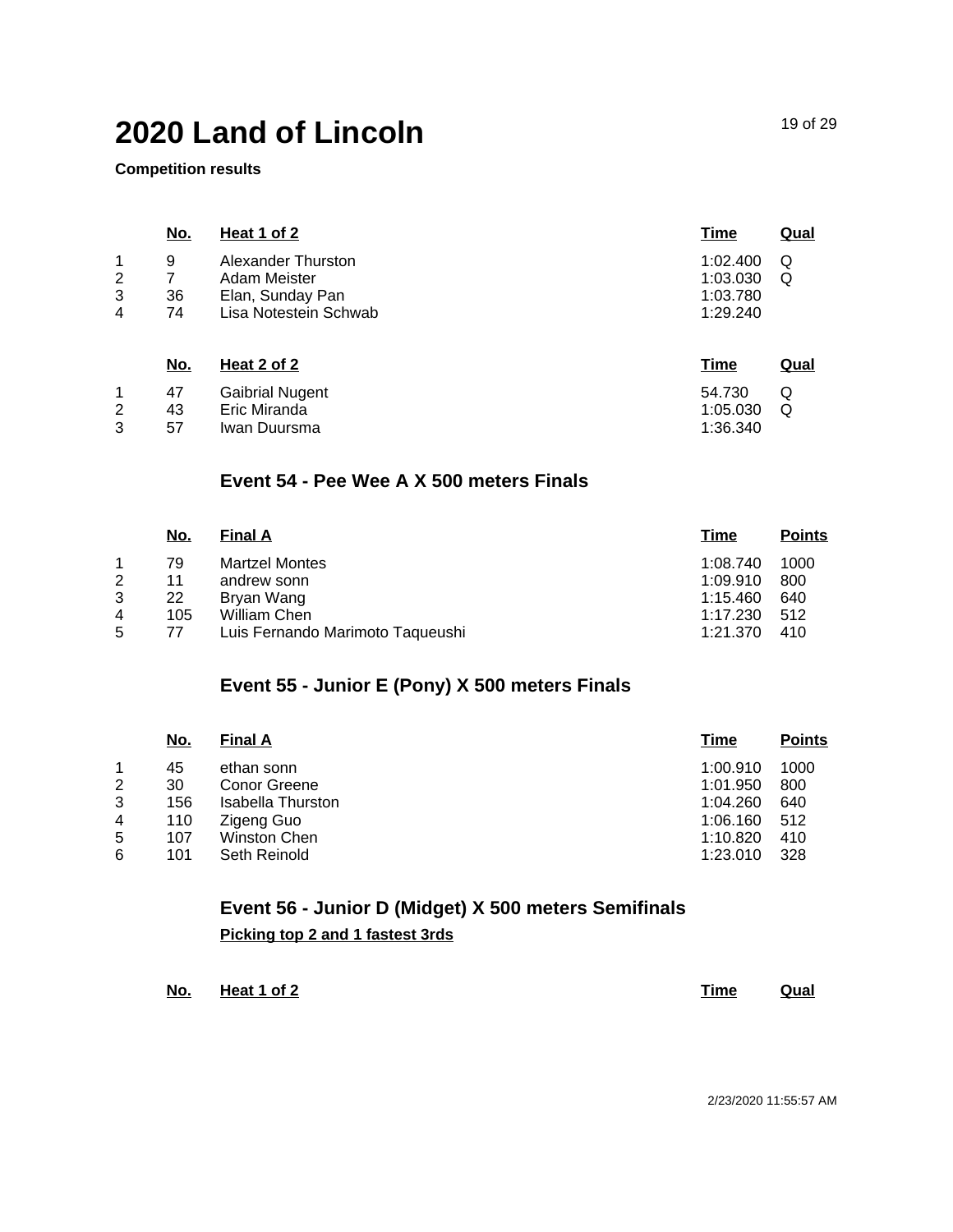#### **Competition results**

|   | 94 | <b>Quinn Derheimer</b> | 55.640<br>Q |  |
|---|----|------------------------|-------------|--|
| 2 | 10 | Andrea Cao             | 56.260<br>Q |  |
| 3 | 76 | Lucas King             | 56,500      |  |
| 4 | 18 | Ben Bass               | 1:01.080    |  |
| 5 | 81 | Mathew Melo            | 1:10.100    |  |
| 6 | 95 | Rachel Bass            | 1:10.240    |  |

|   | <u>No.</u> | Heat 2 of 2    | <u>Time</u> | Qual |
|---|------------|----------------|-------------|------|
|   | 20         | Brandon Liao   | 56.310<br>Q |      |
| 2 | 12         | Andrew Ellison | Q<br>56.510 |      |
| 3 | 13         | Andy Endo      | 57.380      |      |
| 4 | 31         | Corin Habecker | 58.690      |      |
| 5 | 38         | Elle Yonker    | 1:00.350    |      |
| 6 | 106        | Winny Chen     | 1:03.480    |      |
|   |            |                |             |      |

## **Event 57 - Junior C (Juvenile) X 500 meters Semifinals**

### **Picking top 2 and 1 fastest 3rds**

|   | <u>No.</u> | <b>Heat 1 of 2</b>             | <u>Time</u> | <u>Qual</u> |
|---|------------|--------------------------------|-------------|-------------|
|   | 97         | Rory O'Brien                   | 52.190      | Q           |
| 2 | 63         | Joseph Britt                   | 52.610      | Q           |
| 3 | 21         | <b>Brooke Sunday Derheimer</b> | 53.260      | Q           |
| 4 | 84         | Mia Mahmud                     | 54.380      |             |
|   |            |                                |             |             |

|            | <u>No.</u> | Heat 2 of 2          | Time   | Qual |
|------------|------------|----------------------|--------|------|
|            | 48         | <b>Gregory Britt</b> | 55.150 | Q    |
| 2          | 90         | Paul Prokhorov       | 55.360 | Q    |
| 3          | 111        | Zixiang Cao          | 57.750 |      |
| <b>DNS</b> | 46         | Gabe Maze            | -      |      |

## **Event 58 - Heartland X 500 meters Semifinals Picking top 1 and 2 fastest 2nds**

| No. | Heat 1 of 3          | Time     | Qual |
|-----|----------------------|----------|------|
| 85  | Mikey Burdekin       | 47.000   |      |
| 69  | Kevin Niu            | 49.840   |      |
| 25  | Calvin Williams      | 50.130   |      |
| 71  | Leo Drossos-Thompson | 1:09.240 |      |
| 86  | Nathan Zhang         | 1:20.890 |      |
|     |                      |          |      |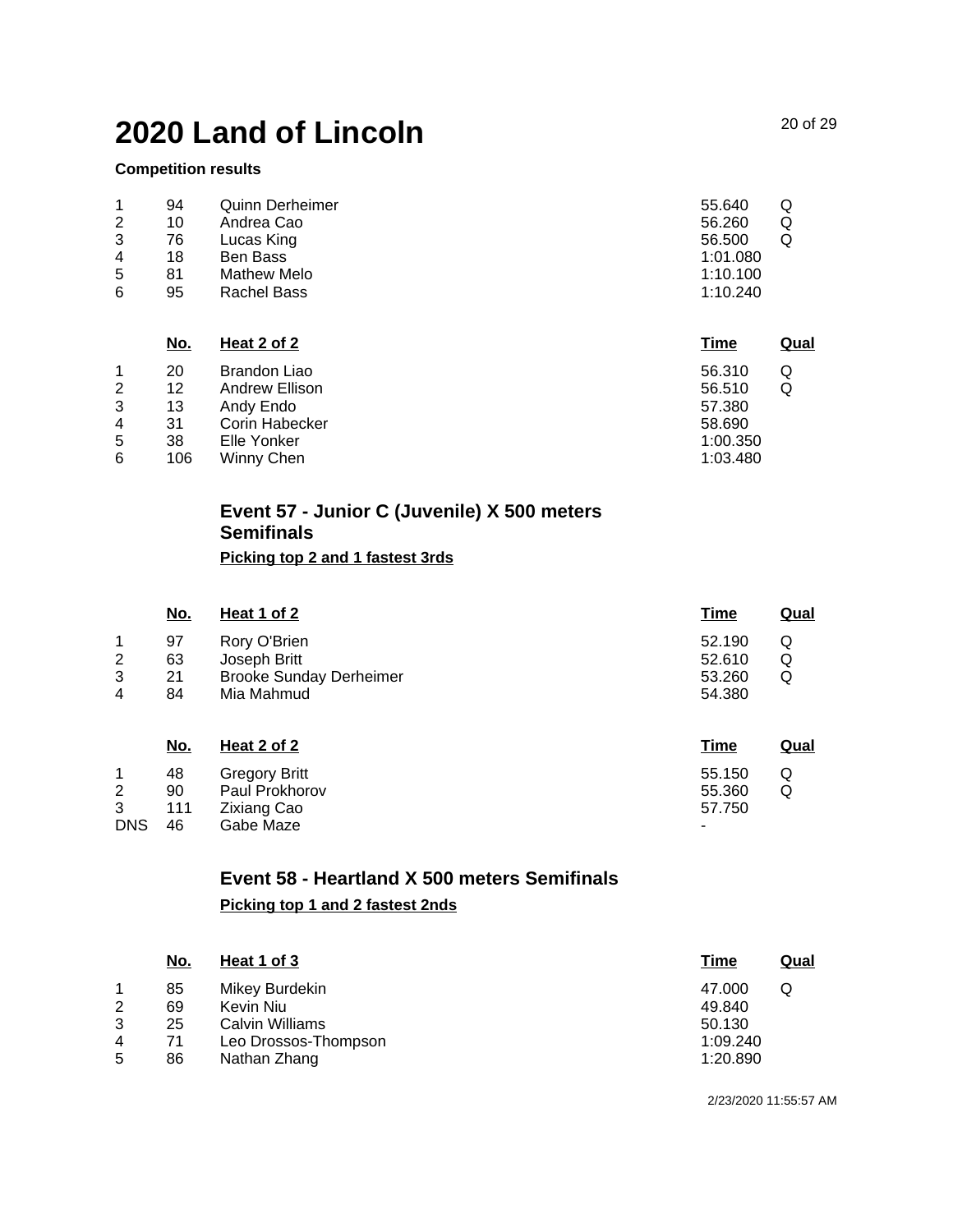Matthew Voegeli

**Competition results**

5

82

|   | <u>No.</u>     | <b>Heat 2 of 3</b> | <b>Time</b> | <b>Qual</b> |
|---|----------------|--------------------|-------------|-------------|
| 1 | 108            | Xavier Lawrence    | 46.600      | Q           |
| 2 | 61             | John Schnor        | 46.890      | Q           |
| 3 | 98             | Sam Habecker       | 47.090      | Q           |
| 4 | $\overline{2}$ | A Lopez            | 48.320      |             |
| 5 | 67             | Kaitlyn Thornton   | 58.140      |             |
|   |                |                    |             |             |
|   | <u>No.</u>     | <b>Heat 3 of 3</b> | <b>Time</b> | <b>Qual</b> |
| 1 | 109            | yuanhang ma        | 47.140      | Q           |
| 2 | 60             | Jason Dong         | 47.980      |             |
| 3 | 103            | Shunyu Yao         | 50.230      |             |
| 4 | 44             | Eric Lapporte      | 50.580      |             |
|   |                |                    |             |             |

## **Event 59 - Open A / Master X 500 meters Semifinals**

#### **Picking top 2 and 1 fastest 3rds**

|                | <u>No.</u> | Heat 1 of 2            | <u>Time</u> | <b>Qual</b> |
|----------------|------------|------------------------|-------------|-------------|
| 1              | 78         | <b>Marcus Merrill</b>  | Q<br>53.310 |             |
| 2              | 34         | Eddie Kim              | Q<br>54.830 |             |
| 3              | 75         | Lonnie Amos            | Q<br>56.290 |             |
| 4              | 80         | Mary Murphy            | 59.350      |             |
| 5              | 104        | <b>Tim Moore</b>       | 59.550      |             |
|                | <u>No.</u> | <b>Heat 2 of 2</b>     | <b>Time</b> | <b>Qual</b> |
| 1              | 56         | Juice Ortiz            | 54.680<br>Q |             |
| $\overline{2}$ | 68         | <b>Kelly Britt</b>     | Q<br>55.630 |             |
| 3              | 88         | <b>Nathaniel Moore</b> | 56.680      |             |
| 4              | 92         | Pezz L                 | 57.320      |             |
| 5              | 70         | Kevin Kosola           | 1:05.160    |             |

## **Event 61 - Tiny Tot X 55 meters Finals**

| <u>No.</u> | $\blacksquare$ Final A | Time |  | <b>Points</b> |
|------------|------------------------|------|--|---------------|
|------------|------------------------|------|--|---------------|

53.060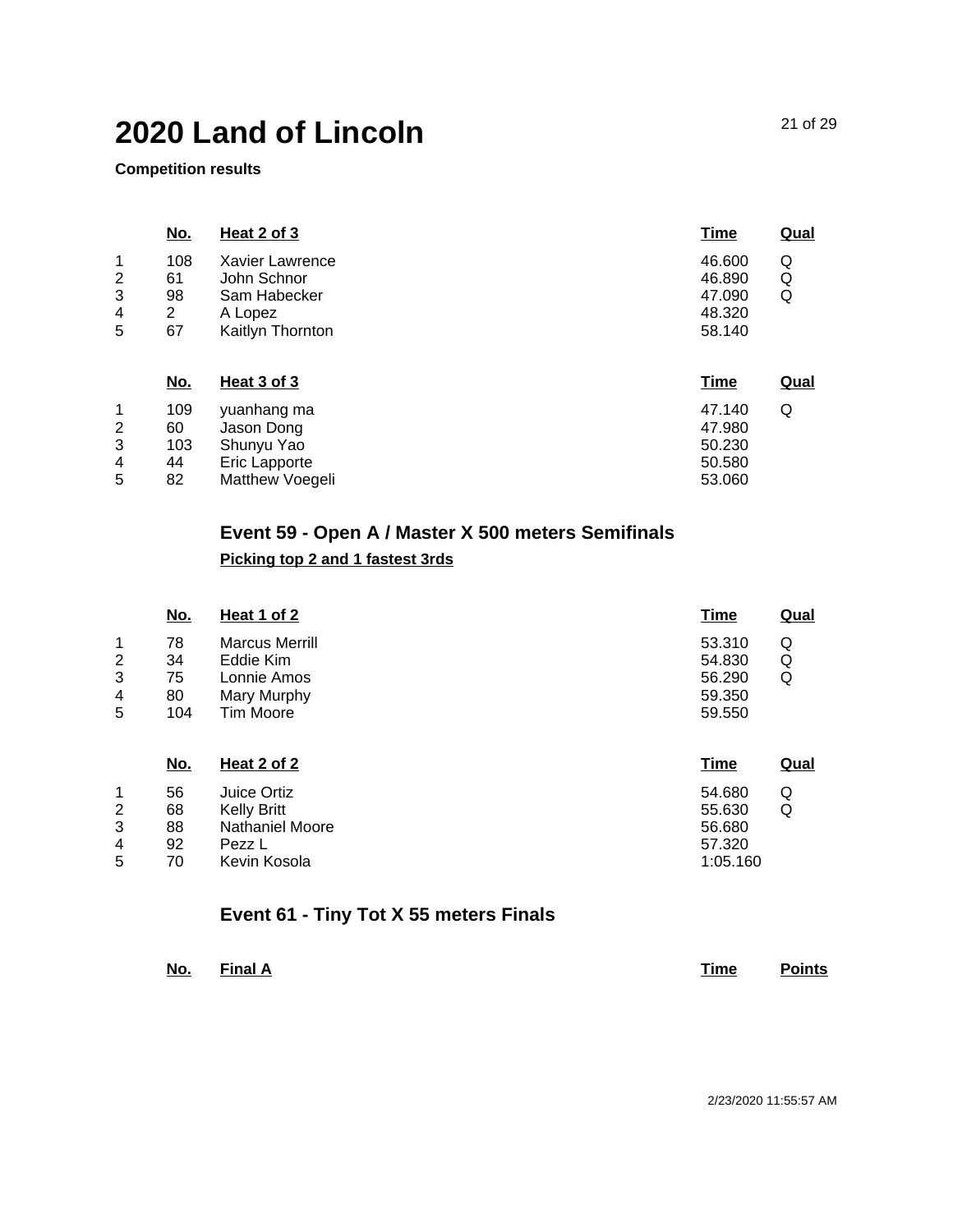### **Competition results**

| 1<br>$\overline{c}$<br>3<br>4 | 73<br>39<br>15<br>100 | Liam Sears<br><b>Emily Melo</b><br>Anna Endo<br>Sebastian Reinold | 9.980<br>10.600<br>11.000<br>12.000 | 1000<br>800<br>640<br>512 |
|-------------------------------|-----------------------|-------------------------------------------------------------------|-------------------------------------|---------------------------|
| 5                             | 89                    | Oscar Whinery                                                     | 12.340                              | 410                       |
| 6                             | 83                    | Meredith Schwab                                                   | 13.380                              | 328                       |

|   | <u>No.</u> | <b>Final B</b> | <u>Time</u> | <b>Points</b> |
|---|------------|----------------|-------------|---------------|
|   | 52         | Henry Lin      | 12.890      | 262           |
| 8 | 59         | James YIN      | 14.310      | 210           |
| 9 | 24         | Callie Swan    | 15.660      | 168           |

### **Event 62 - Pee Wee B X 111 meters Finals**

|   | <u>No.</u> | <b>Final A</b>     | Time   | <b>Points</b> |
|---|------------|--------------------|--------|---------------|
|   | 37         | elizabeth Thurston | 18.970 | 1000          |
| 2 | 99         | Samuel Tian        | 19.300 | 800           |
| 3 | 64         | Jude Meister       | 21.270 | 640           |
| 4 | 23         | Caleb Estes        | 21.720 | 512           |
| 5 | 96         | Ritvik prithiviraj | 22,000 | 410           |
| 6 | 27         | Caroline Hensley   | 22,660 | 328           |
|   | 5          | Aadhyanta Balaji   | 23.790 | 262           |

## **Event 63 - Pony B X 500 meters Finals**

|   | <u>No.</u> | <b>Final A</b>      | <b>Time</b> | <b>Points</b> |
|---|------------|---------------------|-------------|---------------|
| 1 | 42         | Enrico Duursma      | 1:04.830    | 1000          |
| 2 | 102        | <b>Shane Miller</b> | 1:05.490    | 800           |
| 3 | 58         | Jacob Gingerich     | 1:12.170    | 640           |
| 4 | 1          | Logan Young         | 1:14.050    | 512           |
| 5 | 33         | Daniel Swan         | 1:30.260    | 410           |
|   | <u>No.</u> | <b>Final B</b>      | <b>Time</b> | <b>Points</b> |
| 6 | 16         | Ava Devoto          | 1:30.270    | 328           |
|   | 14         | Andy Ma             | 1:36.730    | 262           |

## **Event 64 - Midget B X 500 meters Finals**

| No. Final A |  |  | <b>Time</b> Points       |
|-------------|--|--|--------------------------|
|             |  |  | $0/00/0000$ $44.55.57$ A |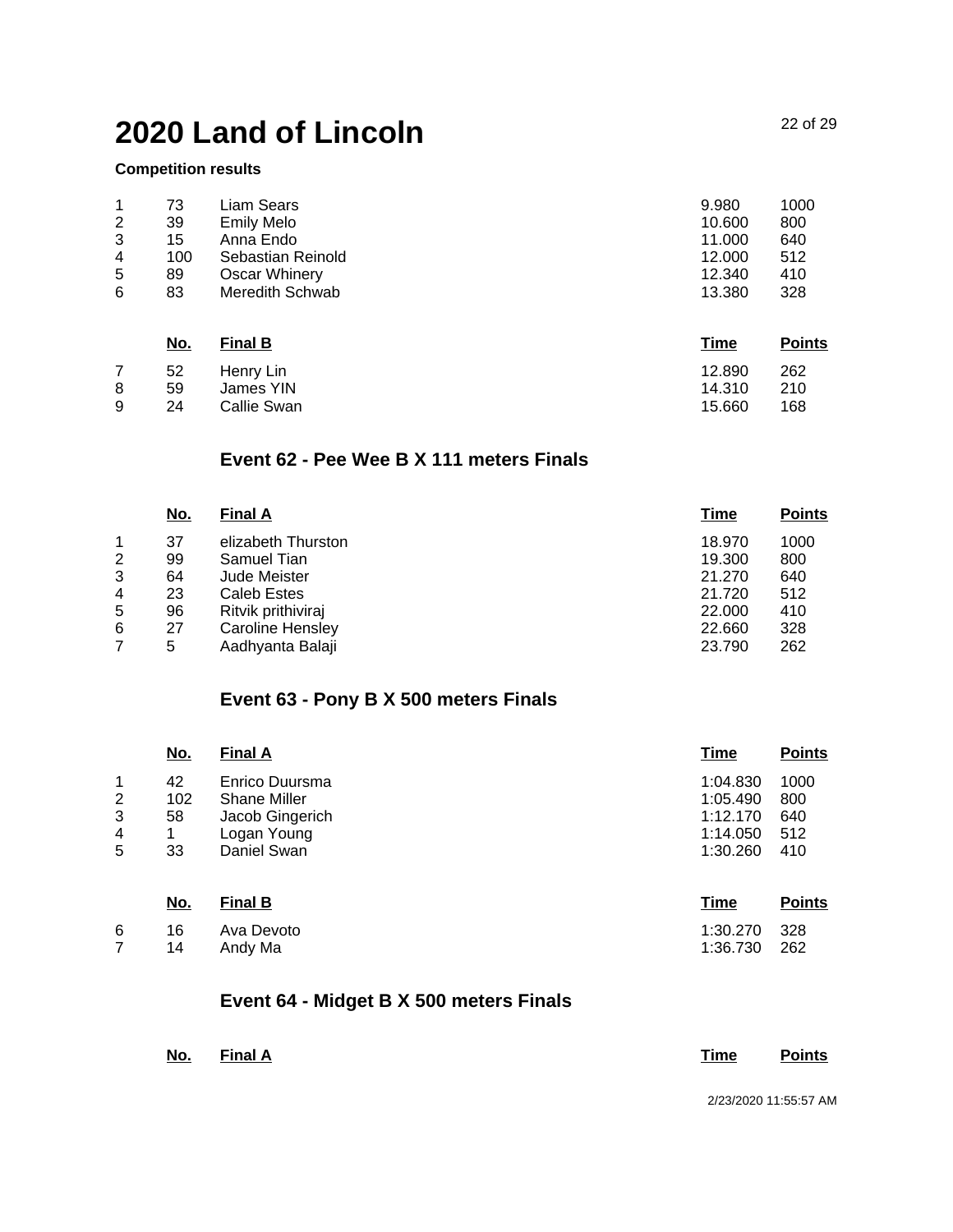57 Iwan Duursma

#### **Competition results**

7

|   | 53 | Henry Schaal           | 1:06.000 | 1000 |
|---|----|------------------------|----------|------|
| 2 | 91 | Peter Prokhorov        | 1:09.100 | 800  |
| 3 | 40 | <b>Emily Gingerich</b> | 1:10.130 | 640  |
| 4 | 54 | lan Pan                | 1:10.480 | .512 |
| 5 |    | Alexander Bruner       | 1:11.350 | 410  |
| 6 | 93 | Pieter Duursma         | 1:29.730 | 328  |

## **Event 65 - Open B / Senior B X 500 meters Finals**

|   | <u>No.</u> | <b>Final A</b>         | <b>Time</b> | <b>Points</b> |
|---|------------|------------------------|-------------|---------------|
| 1 | 47         | <b>Gaibrial Nugent</b> | 54.450      | 1000          |
| 2 |            | Adam Meister           | 1:02.350    | 800           |
| 3 | 43         | Eric Miranda           | 1:10.060    | 640           |
| 4 | 9          | Alexander Thurston     | 1:13.420    | 512           |
|   | <u>No.</u> | <b>Final B</b>         | <u>Time</u> | <b>Points</b> |
| 5 | 36         | Elan, Sunday Pan       | 1:07.340    | 410           |
| 6 | 74         | Lisa Notestein Schwab  | 1:29.590    | 328           |

#### **Event 66 - Pee Wee A X 500 meters Finals**

|   | No. | <b>Final A</b>                   | Time     | <b>Points</b> |
|---|-----|----------------------------------|----------|---------------|
|   | 79  | <b>Martzel Montes</b>            | 1:08.510 | 1000          |
| 2 | 11  | andrew sonn                      | 1:09.880 | 800           |
| 3 | 22  | Bryan Wang                       | 1:16.220 | 640           |
| 4 | 77  | Luis Fernando Marimoto Taqueushi | 1:16.430 | 512           |
| 5 | 105 | William Chen                     | 1:23.110 | 410           |

## **Event 67 - Junior E (Pony) X 500 meters Finals**

| <u>No.</u> | <b>Final A</b>    | Time     | <b>Points</b> |
|------------|-------------------|----------|---------------|
| 156        | Isabella Thurston | 1:04.600 | 1000          |
| 30         | Conor Greene      | 1:07.190 | 800           |
| 110        | Zigeng Guo        | 1:07.510 | 640           |
| 45         | ethan sonn        | 1:09.280 | 512           |
| 107        | Winston Chen      | 1:10.870 | 410           |
| 101        | Seth Reinold      | 1:15.240 | 328           |
|            |                   |          |               |

2/23/2020 11:55:57 AM

1:32.960 262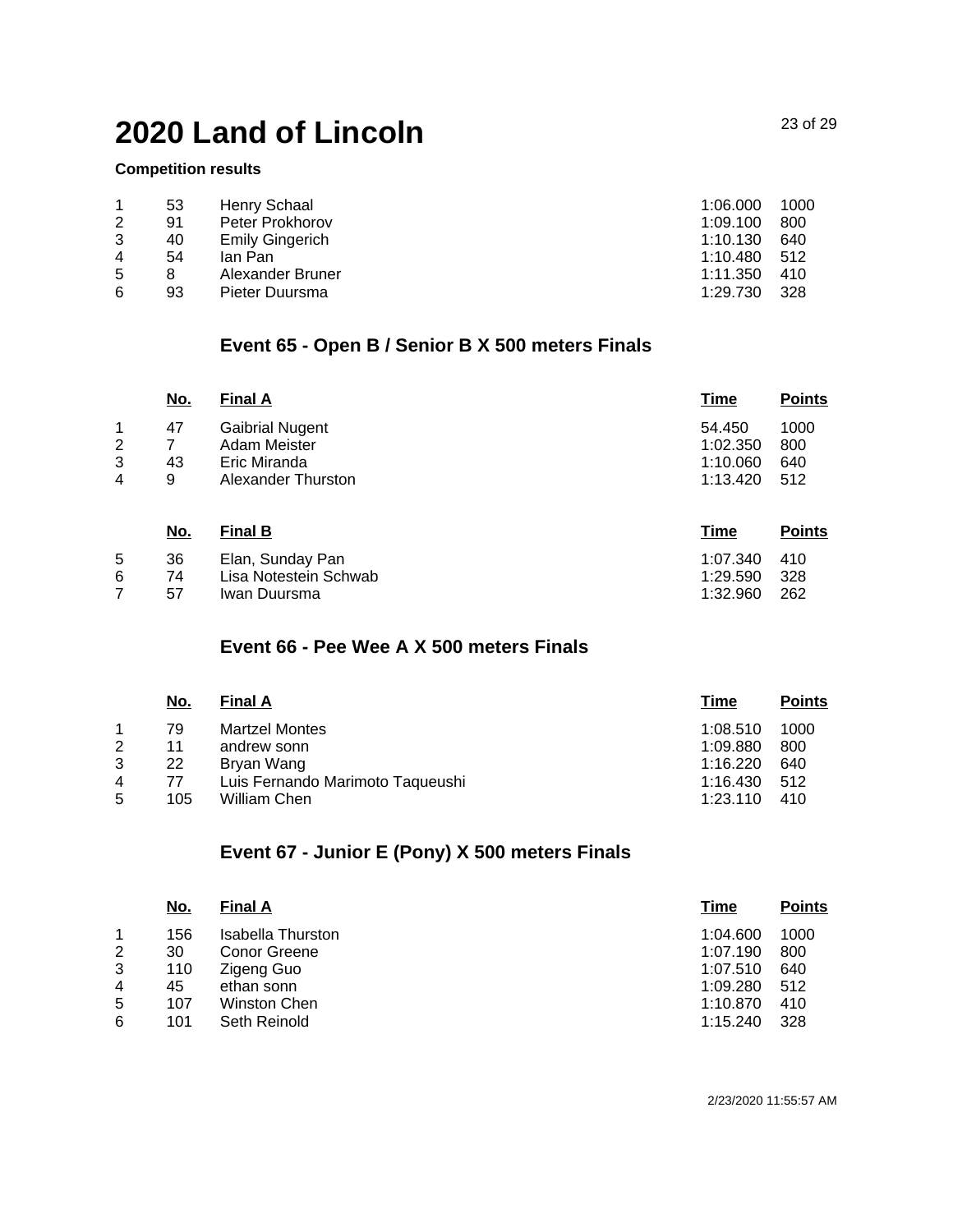#### **Competition results**

## **Event 68 - Junior D (Midget) X 500 meters Finals**

|   | <u>No.</u> | <b>Final A</b>         | <u>Time</u> | <b>Points</b> |
|---|------------|------------------------|-------------|---------------|
| 1 | 20         | <b>Brandon Liao</b>    | 54.730      | 1000          |
| 2 | 10         | Andrea Cao             | 54.970      | 800           |
| 3 | 76         | Lucas King             | 55.360      | 640           |
| 4 | 12         | <b>Andrew Ellison</b>  | 55.740      | 512           |
| 5 | 94         | <b>Quinn Derheimer</b> | 1:01.100    | 410           |
|   | No.        | <b>Final B</b>         | Time        | <b>Points</b> |

| 6  | 13  | Andy Endo      | 58.040   | 328 |
|----|-----|----------------|----------|-----|
|    | 31  | Corin Habecker | 58.280   | 262 |
| 8  | 18  | Ben Bass       | 1:01.430 | 210 |
| 9  | 38  | Elle Yonker    | 1:02.350 | 168 |
| 10 | 106 | Winny Chen     | 1:02.880 | 134 |
|    |     |                |          |     |

|    | <u>No.</u> | <b>Final C</b> | Time        | <b>Points</b> |
|----|------------|----------------|-------------|---------------|
| 11 | - 81       | Mathew Melo    | 58.660      | 107           |
| 12 | 95         | Rachel Bass    | 1:20.410 86 |               |

## **Event 69 - Junior C (Juvenile) X 500 meters Finals**

|                | <u>No.</u> | <b>Final A</b>                 | <b>Time</b> | <b>Points</b> |
|----------------|------------|--------------------------------|-------------|---------------|
| 1              | 97         | Rory O'Brien                   | 53.140      | 1000          |
| $\overline{2}$ | 63         | Joseph Britt                   | 53.250      | 800           |
| 3              | 21         | <b>Brooke Sunday Derheimer</b> | 55.100      | 640           |
| 4              | 48         | <b>Gregory Britt</b>           | 56.810      | 512           |
| 5              | 90         | Paul Prokhorov                 | 57.130      | 410           |
|                | <u>No.</u> | <b>Final B</b>                 | <b>Time</b> | <b>Points</b> |
| 6              | 111        | <b>Zixiang Cao</b>             | 53.410      | 328           |

| 6 — |      | 111 Zixiang Cao | 53.410 | 328 |
|-----|------|-----------------|--------|-----|
|     | 84 — | Mia Mahmud      | 54.500 | 262 |
|     |      |                 |        |     |

## **Event 70 - Heartland X 500 meters Finals**

| No. Final A | <u>Time</u> | <b>Points</b> |
|-------------|-------------|---------------|
|-------------|-------------|---------------|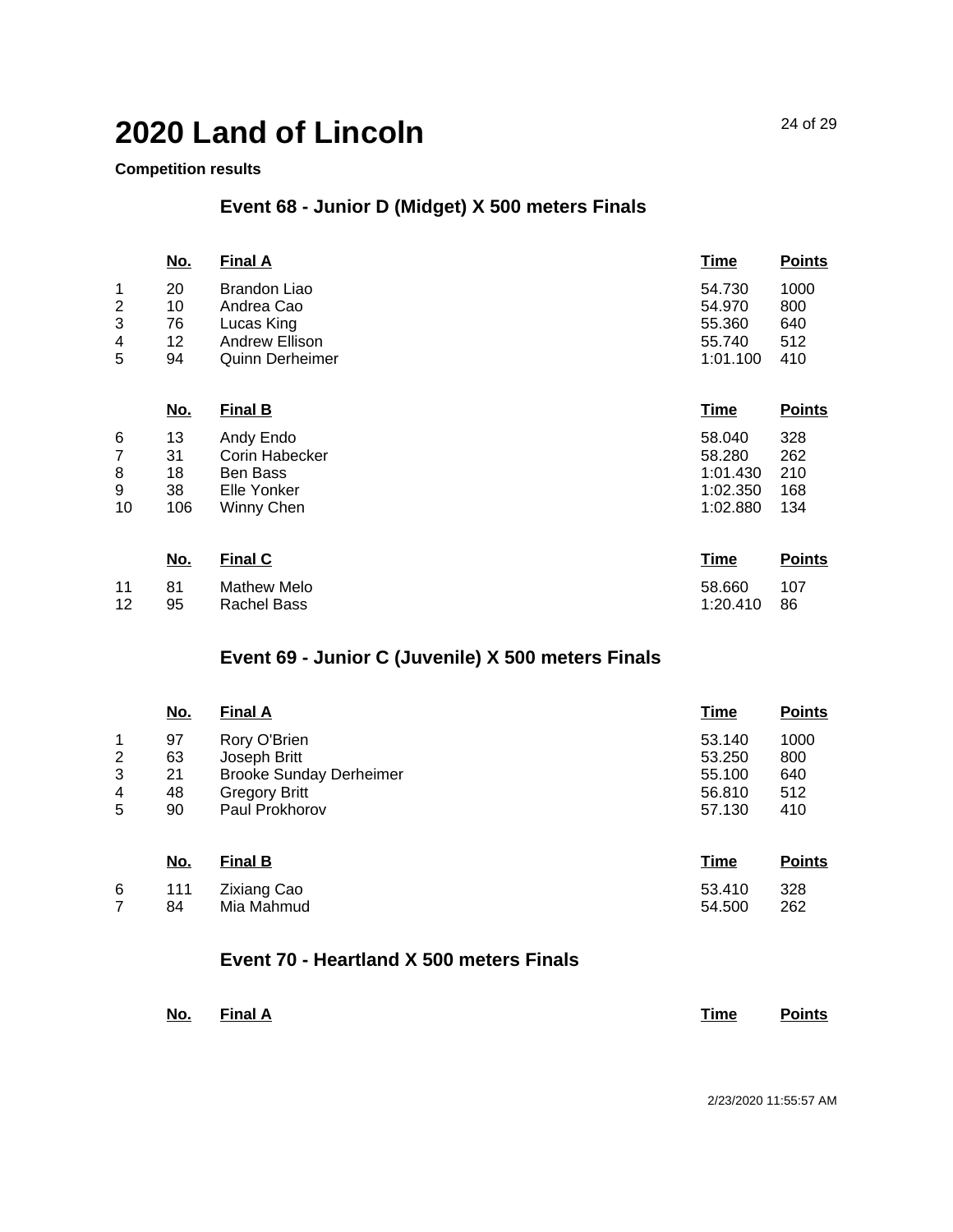### **Competition results**

| 1              | 109 | yuanhang ma     | 46.170   | 1000 |
|----------------|-----|-----------------|----------|------|
| $\overline{2}$ | 108 | Xavier Lawrence | 46.380   | 800  |
| 3              | 85  | Mikey Burdekin  | 46.660   | 640  |
| 4              | 60  | Jason Dong      | 47.930   | 512  |
| 5              | 61  | John Schnor     | 47.940   | 410  |
| 6              | 98  | Sam Habecker    | 1:13.540 | 328  |

|    | <u>No.</u> | <b>Final B</b>  | Time     | <b>Points</b> |
|----|------------|-----------------|----------|---------------|
|    |            | A Lopez         | 47.460   | 262           |
| 8  | 103        | Shunyu Yao      | 48.650   | 210           |
| 9  | 25         | Calvin Williams | 49.340   | 168           |
| 10 | 69         | Kevin Niu       | 1:19.250 | 134           |
|    |            |                 |          |               |

|    | <u>No.</u> | <b>Final C</b>       | <u>Time</u>    | <b>Points</b> |
|----|------------|----------------------|----------------|---------------|
| 11 | 44         | Eric Lapporte        | 48.080         | 107           |
| 12 | 82         | Matthew Voegeli      | 48.170         | 86            |
| 13 | 86         | Nathan Zhang         | 51.580         | 69            |
| 14 | 71         | Leo Drossos-Thompson | 57.380         | 55            |
| 15 | 67         | Kaitlyn Thornton     | $\blacksquare$ | 44            |

## **Event 71 - Open A / Master X 500 meters Finals**

|                | <u>No.</u> | <b>Final A</b>        | Time   | <b>Points</b> |
|----------------|------------|-----------------------|--------|---------------|
|                | 56         | Juice Ortiz           | 54.320 | 1000          |
| $\overline{c}$ | 68         | Kelly Britt           | 55.570 | 800           |
| 3              | 34         | Eddie Kim             | 57.150 | 640           |
| 4              | 75         | Lonnie Amos           | 57.550 | 512           |
| <b>PEN</b>     | 78         | <b>Marcus Merrill</b> | ۰      | 410           |

|    | <u>No.</u> | <b>Final B</b>         | Time     | <b>Points</b> |
|----|------------|------------------------|----------|---------------|
| 6  | 88         | <b>Nathaniel Moore</b> | 54.560   | 328           |
|    | 92         | Pezz L                 | 56.360   | 262           |
| 8  | 80         | Mary Murphy            | 59,380   | 210           |
| 9  | 104        | Tim Moore              | 1:00.590 | 168           |
| 10 | 70         | Kevin Kosola           | 1:03.360 | 134           |

## **Event 73 - Tiny Tot X 333 meters Finals**

| No. | Final A | Time | <b>Points</b> |
|-----|---------|------|---------------|
|     |         |      |               |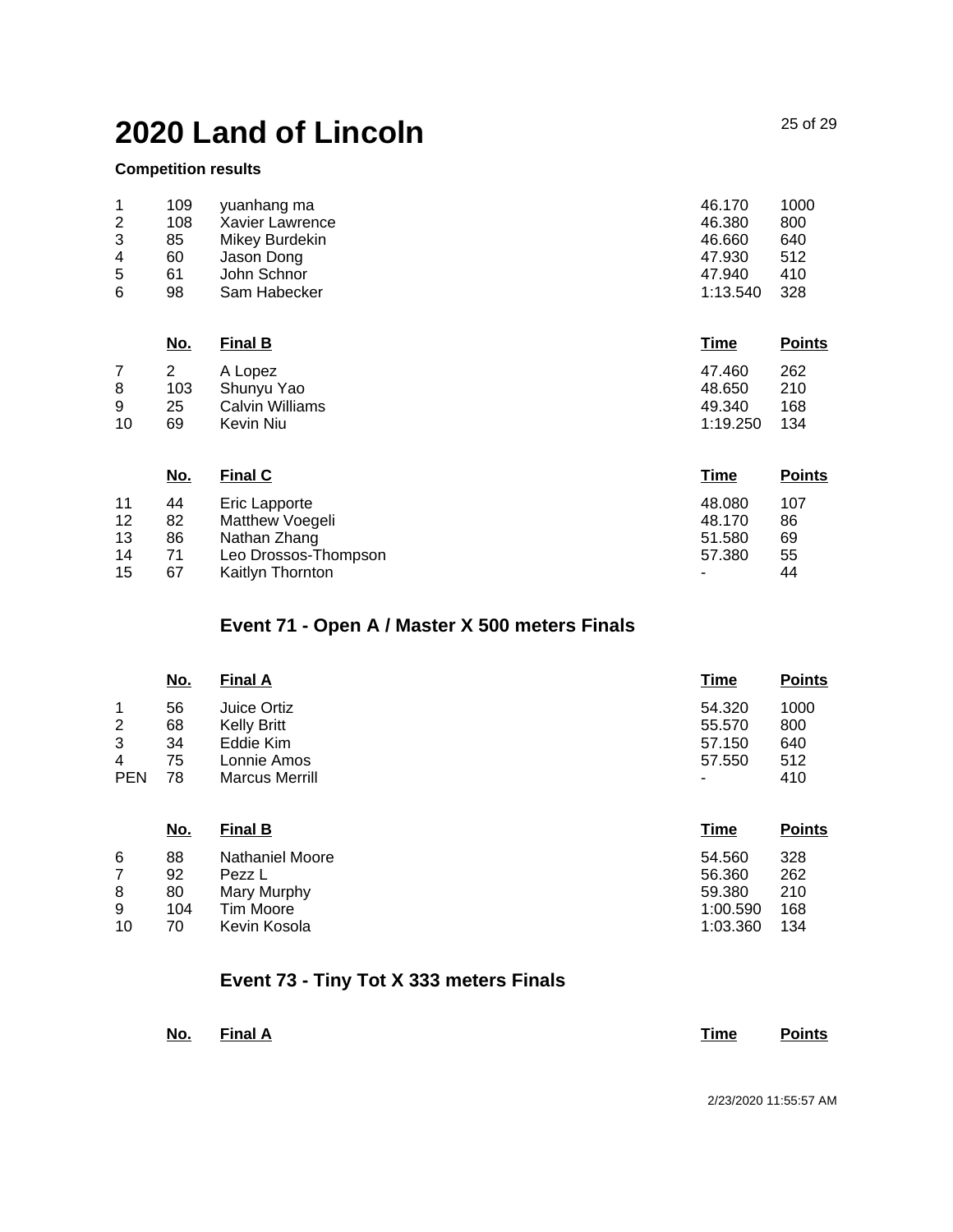#### **Competition results**

|                | 39  | <b>Emily Melo</b> | 49.850                   | 1000 |
|----------------|-----|-------------------|--------------------------|------|
| $\overline{2}$ | 15  | Anna Endo         | 50.160                   | 800  |
| 3              | 73  | Liam Sears        | 50.550                   | 640  |
| 4              | 100 | Sebastian Reinold | 1:05.600                 | 512  |
| 5              | 89  | Oscar Whinery     | 1:06.050                 | 410  |
| 6              | 59  | James YIN         | $\overline{\phantom{a}}$ | 328  |

|   | <u>No.</u> | <b>Final B</b>  | Time         | <b>Points</b> |
|---|------------|-----------------|--------------|---------------|
|   | 83         | Meredith Schwab | 1:05.990     | 262           |
| 8 | 52         | Henry Lin       | 1:06.550 210 |               |
| 9 | 24         | Callie Swan     | 1:16.280     | 168           |

## **Event 74 - Pee Wee B X 444 meters Finals**

|   | <u>No.</u> | <b>Final A</b>     | Time     | <b>Points</b> |
|---|------------|--------------------|----------|---------------|
|   | 99         | Samuel Tian        | 1:06.400 | 1000          |
| 2 | 27         | Caroline Hensley   | 1:18.900 | 800           |
| 3 | 37         | elizabeth Thurston | 1:19.500 | 640           |
| 4 | 96         | Ritvik prithiviraj | 1:20.120 | 512           |
| 5 | 23         | Caleb Estes        | 1:21.900 | 410           |
| 6 | 64         | Jude Meister       | 1:39.100 | 328           |
|   | 5          | Aadhyanta Balaji   | 1:44.960 | 262           |

## **Event 75 - Pony B X 444 meters Finals**

|                                        | <u>No.</u>           | <b>Final A</b>                                                          | <u>Time</u>                                  | <b>Points</b>                             |
|----------------------------------------|----------------------|-------------------------------------------------------------------------|----------------------------------------------|-------------------------------------------|
| 1<br>$\overline{\mathbf{c}}$<br>3<br>4 | 58<br>42<br>102      | Logan Young<br>Jacob Gingerich<br>Enrico Duursma<br><b>Shane Miller</b> | 1:04.360<br>1:07.630<br>1:09.470<br>1:10.810 | 1000<br>800<br>640<br>512                 |
| 5                                      | 33                   | Daniel Swan                                                             | 1:47.390                                     | 410                                       |
| $\sim$                                 | <u>No.</u><br>$\sim$ | <b>Final B</b><br>$\sim$ $\sim$ $\sim$                                  | <u>Time</u><br>$\cdots$                      | <b>Points</b><br>$\overline{\phantom{a}}$ |

| 6 | 16 Ava Devoto        | 1:21.790 328 |  |
|---|----------------------|--------------|--|
|   | 7 14 Andy Ma         | 1:30.550 262 |  |
|   | DNS 50 Hannah Kinzer | $\sim$ 0     |  |

## **Event 76 - Midget B X 777 meters Finals**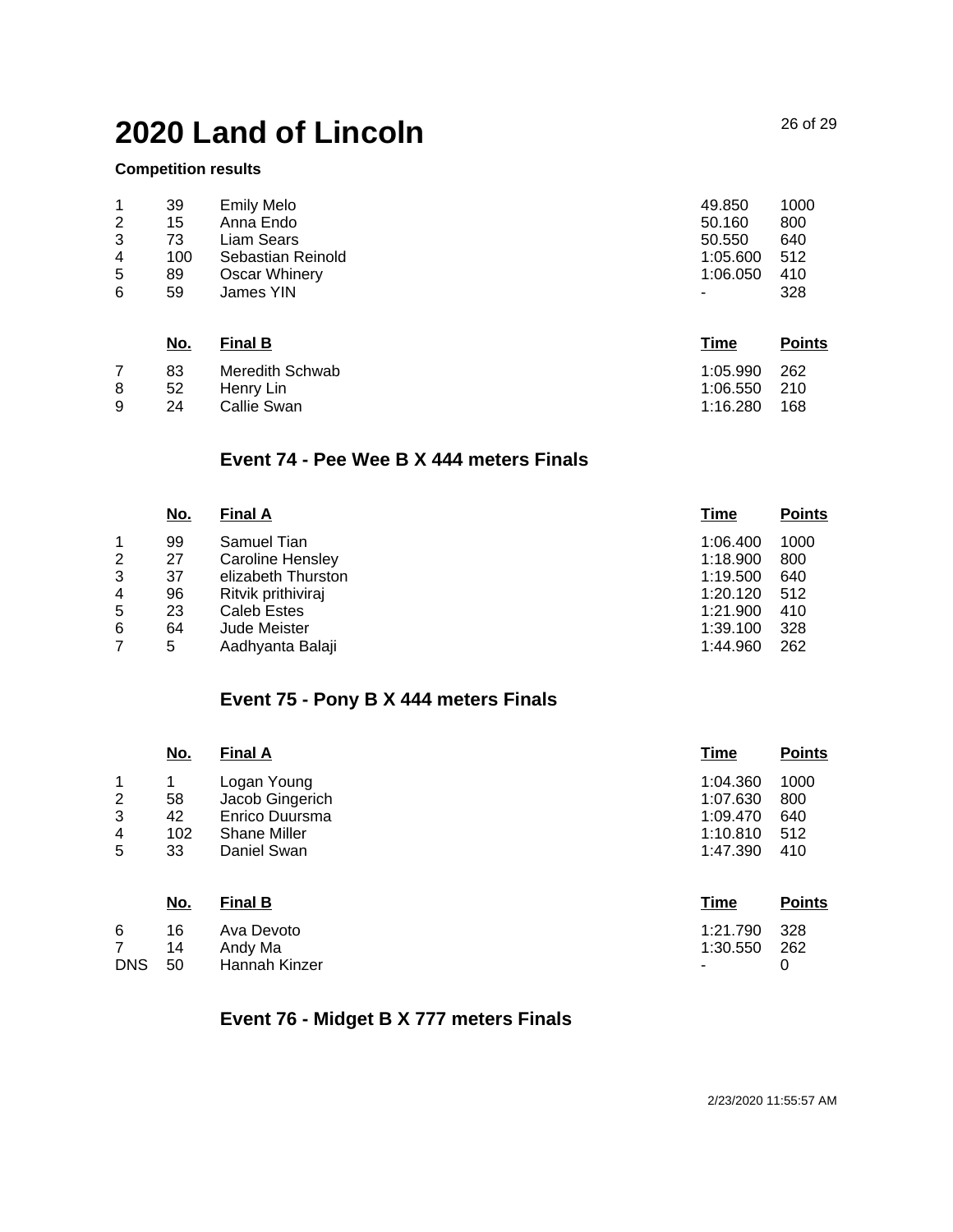#### **Competition results**

|                | <u>No.</u> | <b>Final A</b>         | Time     | <b>Points</b> |
|----------------|------------|------------------------|----------|---------------|
|                | 53         | Henry Schaal           | 1:43.080 | 1000          |
| $\overline{2}$ | 91         | Peter Prokhorov        | 1:49.040 | 800           |
| 3              | 40         | <b>Emily Gingerich</b> | 1:51.730 | 640           |
| 4              | 54         | lan Pan                | 1:57.430 | 512           |
| 4              | 8          | Alexander Bruner       | 1:57.430 | 512           |
| 6              | 93         | Pieter Duursma         | 2:16.950 | 328           |

## **Event 77 - Open B / Senior B X 1000 meters Finals**

|   | <u>No.</u> | <b>Final A</b>         | <b>Time</b> | <b>Points</b> |
|---|------------|------------------------|-------------|---------------|
| 1 | 47         | <b>Gaibrial Nugent</b> | 1:56.160    | 1000          |
| 2 |            | Adam Meister           | 2:07.980    | 800           |
| 3 | 9          | Alexander Thurston     | 2:09.600    | 640           |
| 4 | 43         | Eric Miranda           | 2:12.320    | 512           |
| 5 | 74         | Lisa Notestein Schwab  | 3:07.600    | 410           |
|   | No.        | <b>Final B</b>         | Time        | <b>Points</b> |

| 6 | 36<br>57 | Elan, Sunday Pan<br>Iwan Duursma | 2:30.750 328<br>3:21.350 262 |  |
|---|----------|----------------------------------|------------------------------|--|
|   |          |                                  |                              |  |

## **Event 78 - Pee Wee A X 333 meters Finals**

| No. | <b>Final A</b>                   | <u>Time</u> | <b>Points</b> |
|-----|----------------------------------|-------------|---------------|
| 79  | <b>Martzel Montes</b>            | 44.550      | 1000          |
| 11  | andrew sonn                      | 44.820      | 800           |
| 22  | Bryan Wang                       | 49.660      | 640           |
| 105 | William Chen                     | 55.460      | 512           |
| 77  | Luis Fernando Marimoto Taqueushi | 58.130      | 410           |
|     |                                  |             |               |

## **Event 79 - Junior E (Pony) X 777 meters Finals**

|   | <u>No.</u> | <b>Final A</b>    | Time     | <b>Points</b> |
|---|------------|-------------------|----------|---------------|
|   | 45         | ethan sonn        | 1:36.510 | 1000          |
| 2 | 30         | Conor Greene      | 1:37.840 | 800           |
| 3 | 101        | Seth Reinold      | 1:44.270 | 640           |
| 4 | 156        | Isabella Thurston | 1:46.460 | 512           |
| 5 | 110        | Zigeng Guo        | 1:49.300 | 410           |
| 6 | 107        | Winston Chen      | 1:56.790 | 328           |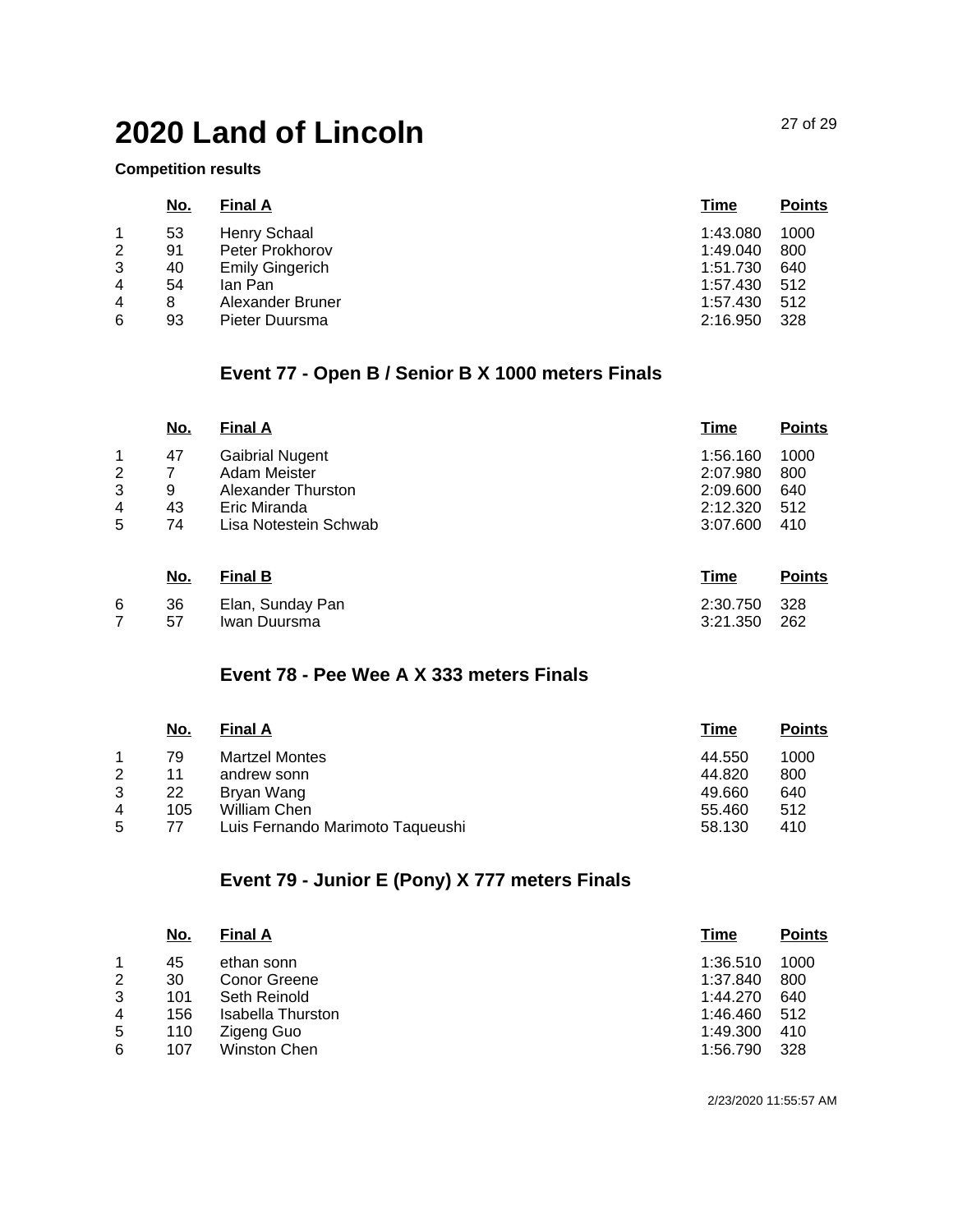**Competition results**

## **Event 80 - Junior D (Midget) X 1000 meters Finals**

|                | <u>No.</u> | <b>Final A</b>         | <b>Time</b> | <b>Points</b> |
|----------------|------------|------------------------|-------------|---------------|
| 1              | 94         | <b>Quinn Derheimer</b> | 1:52.570    | 1000          |
| $\overline{2}$ | 10         | Andrea Cao             | 1:54.270    | 800           |
| 3              | 76         | Lucas King             | 1:54.510    | 640           |
| 4              | 20         | <b>Brandon Liao</b>    | 1:57.280    | 512           |
| 5              | 13         | Andy Endo              | 2:01.100    | 410           |
| 6              | 12         | Andrew Ellison         | 2:05.540    | 328           |
|                | No.        | <b>Final B</b>         | <u>Time</u> | <b>Points</b> |
| 7              | 31         | Corin Habecker         | 1:60.190    | 262           |
| 8              | 81         | Mathew Melo            | 2:00.410    | 210           |
| 9              | 18         | <b>Ben Bass</b>        | 2:08.570    | 168           |
| 10             | 38         | Elle Yonker            | 2:08.770    | 134           |
| 11             | 106        | Winny Chen             | 2:14.320    | 107           |
| 12             | 95         | <b>Rachel Bass</b>     | 2:22.600    | 86            |

## **Event 81 - Junior C (Juvenile) X 1500 meters Finals**

|                | <u>No.</u> | <b>Final A</b>                 | <b>Time</b> | <b>Points</b> |
|----------------|------------|--------------------------------|-------------|---------------|
|                | 97         | Rory O'Brien                   | 2:45.860    | 1000          |
| $\overline{2}$ | 63         | Joseph Britt                   | 2:50.740    | 800           |
| 3              | 48         | <b>Gregory Britt</b>           | 2:53.300    | 640           |
| 4              | 111        | <b>Zixiang Cao</b>             | 2:53.540    | 512           |
| 5              | 21         | <b>Brooke Sunday Derheimer</b> | 2:56.060    | 410           |
| 6              | 84         | Mia Mahmud                     | 3:04.720    | 328           |
| 7              | 90         | Paul Prokhorov                 | 3:05.000    | 262           |
| <b>DNS</b>     | 46         | Gabe Maze                      | ۰           | 210           |

### **Event 82 - Heartland X 3000 meters Finals**

| No.<br>$\sim$ $\sim$ | <b>Final A</b> | Time | <b>Points</b> |
|----------------------|----------------|------|---------------|
|                      |                |      |               |